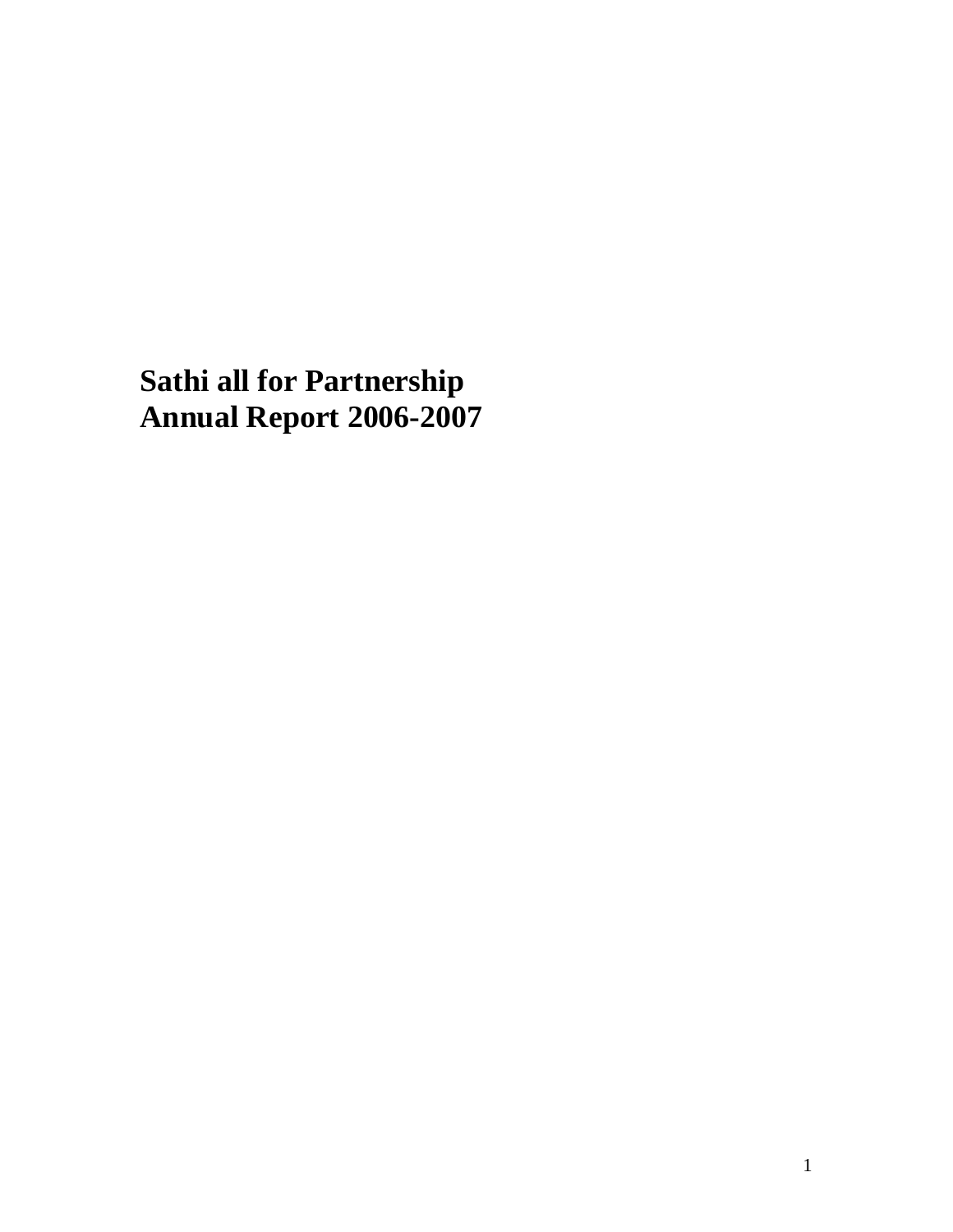## **ANNUAL REPORT 2006-2007**

| <b>Sathi All for Partnerships</b><br><b>CONTENTS</b><br>A word from the Executive Director      |           |
|-------------------------------------------------------------------------------------------------|-----------|
|                                                                                                 |           |
| 2. Programmes-<br>Women's Resource Rights Agenda<br><b>Disabling Mental Illness</b>             | $7-10$    |
| 3. Thematic Areas<br><b>Muslim Women</b><br>Tribal Women<br>Urban Women<br>Women in Agriculture | $11 - 18$ |
| 4. Activities<br>Local<br><b>National</b><br><i>International</i>                               | $19 - 25$ |
| 5. Skill Development of Sathi personnel                                                         | $26 - 27$ |
| <b>6. Resource Centre</b>                                                                       | 28-29     |
| <b>7.</b> Publications                                                                          | $30 - 32$ |
| 8. Sathi Board                                                                                  | 33-34     |
| 9. Sathi Team                                                                                   | $35 - 37$ |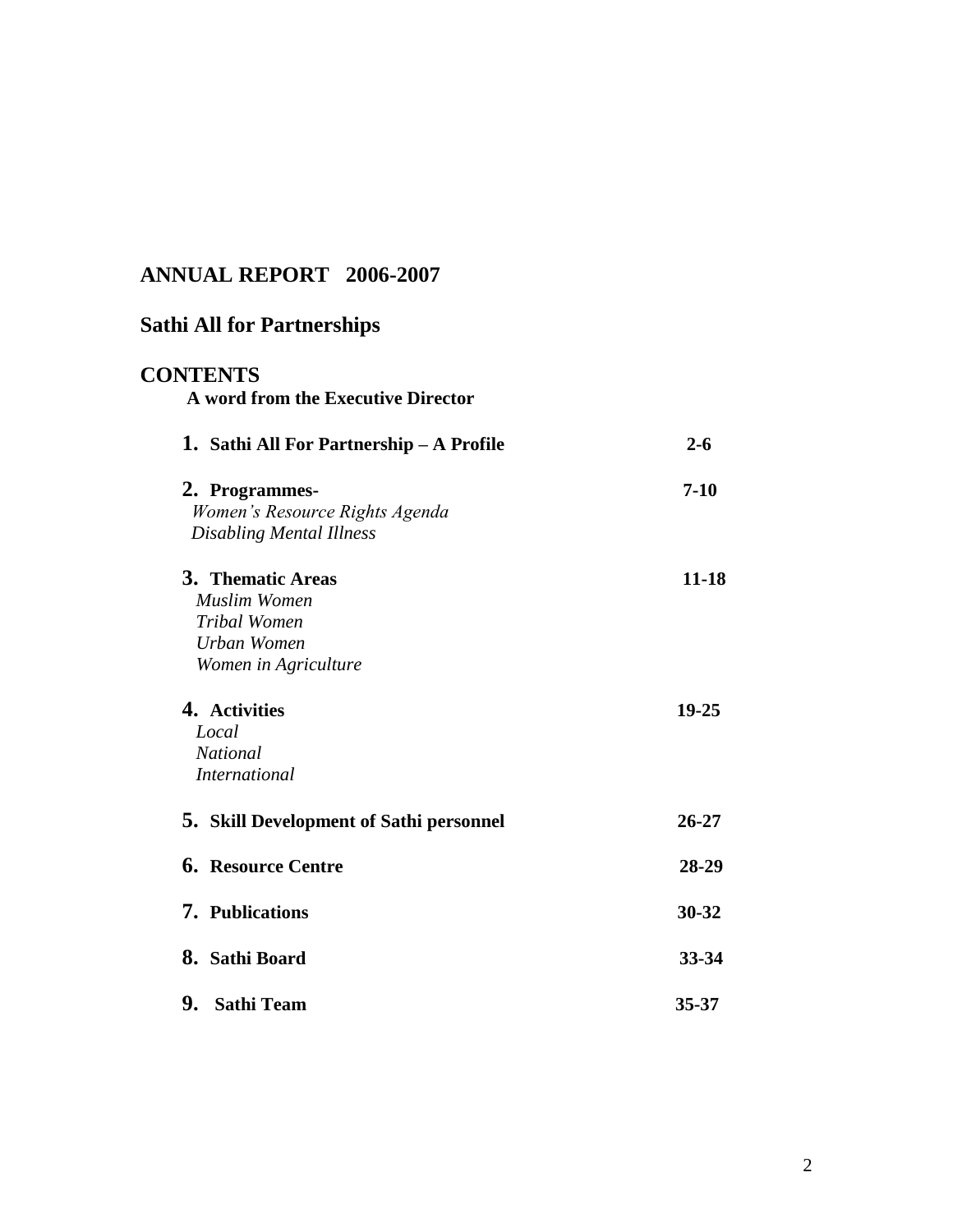#### **THE YEAR THAT WAS….**

#### **A word from the Executive Director**

This year has seen varied activity for Sathi all for partnership.

In our first detailed annual report, we will like to acknowledge members of Sathi board Ms Susan Koshy and Mr. Ravi Karkara and its friends. Apart from them there are those with who we related on work and have helped us grow. These hand holders include HIC, OWSA, GLRF, JWP-India, Urban Scape, ICCO, Action Aid, IGSSS, Paryay, IWWC, Toran, Women Struggle Committee Nirmana and Individual CWLR members.

Leaders like Dr. Sayeeda Hameed, Dr. Girija Vyas, and CWLR advisors have assisted us to carefully make CWLR's global presence.

When we sat down to report, most Sathi work was centred in developing and strengthening CWLR. We are often posed a question if there was an independent identity of Sathi, as CWLR inception and its growth was all Sathi could achieve. Even though we tried we have not been able to pay attention on developing work on disabling mental illness as work of nurturing CWLR takes most of our time. This means even time away from fundamental responsibilities of resource raising and capacity building of Sathi as an organization. At different points of time we have stopped to ascertain if it was time for us to withdraw from the secretariat functions of CWLR. Especially so as the issue of women and land rights has gained prominence this year.

The achievement includes the building of the issue linked from local to state to national links. These national links were shared at international platforms to heads of the states and movement leadership.

Sathi has excelled in building alliances but has lagged behind in the task of resourcing itself as a result this year began with two program staff leaving and a recruitment process of two new ones joining. The year ends with the two new staff leaving. Lack of resources has forced senior Sathi personnel to take on consultancy work to meet organizational costs. This state of work is not sustainable for developing partnerships organization at present.

After three years of work we are internally evaluating Sathi to set priorities for ourselves in future. We hope to record beginnings of a new phase for Sathi. Your support in the new programs will be welcome.

Deepika Nair Executive Director, Sathi all for partnerships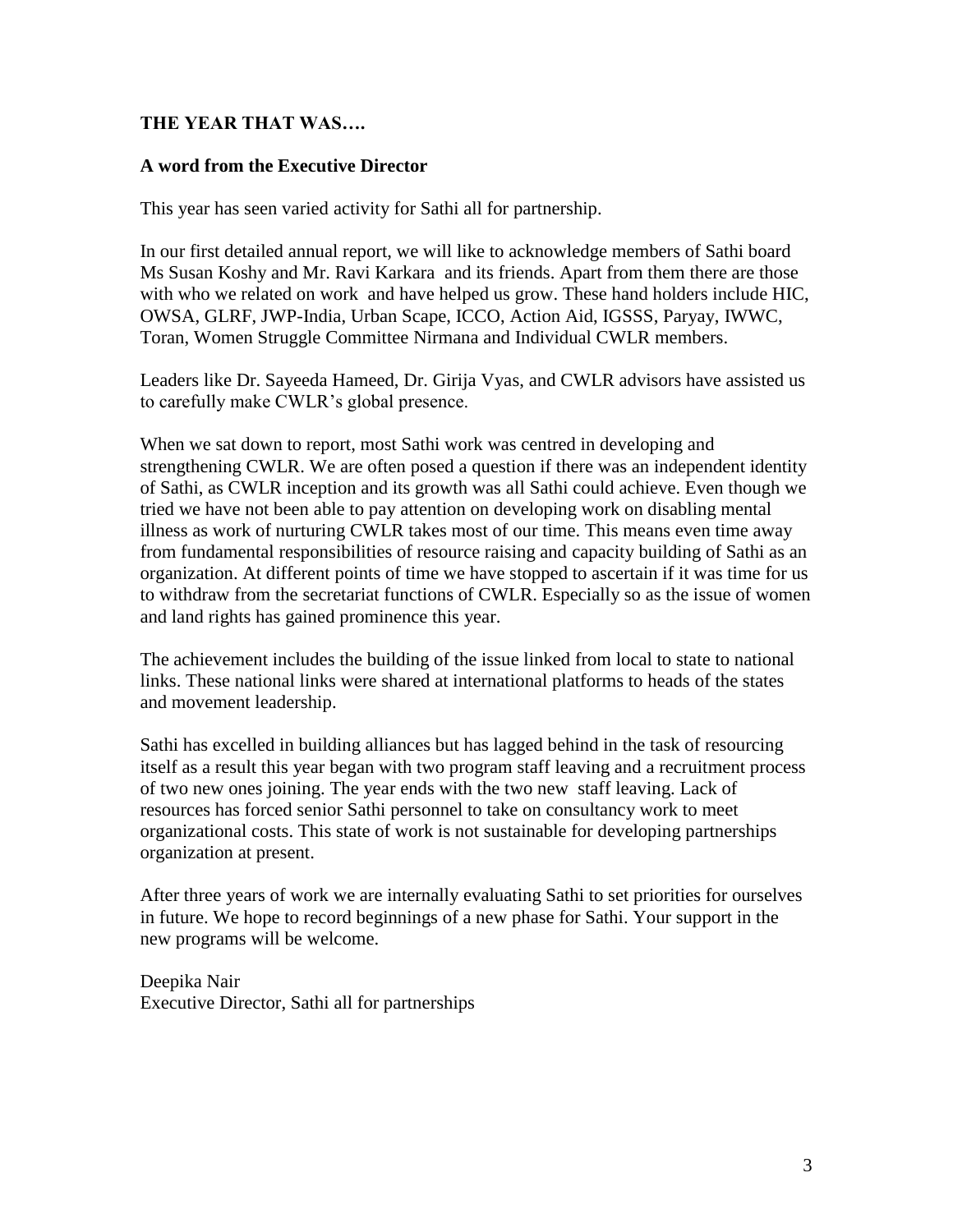## **Chapter 1 : Sathi All for Partnerships- A profile**

Four years ago four women came together to develop issues neglected by the social sector and to make a difference to the lives of vulnerable groups of people. A year later Sathi all for partnerships was registered as a public trust in 2004.

Sathi promotes partnerships to work in solidarity with like-minded civil society, governmental and inter-governmental entities to develop a locally articulate Economic Social and Cultural (ESC) rights culture. It believes in building partnerships of the stakeholders on a common issue and work towards developing common strategies to reach the stated goals in a particular time frame.

For the past three years we are working towards ensuring land and resource rights to Women in both rural and urban settings. Our lobby and advocacy works at local, national and international levels has lead to significant changes in the perspective of Governments, Implementation agencies and leaders of different movements to incorporate the agenda of women's land and resource rights in their thought process and work plan.

The other area of focus is on Disabling Mental Illness (DMI). The long-term goal for this issue is to build an agenda for government and communities to establish service agencies that help communities in urban areas for family care program. As for now we need to strategize and resource work on DMI for the programme to take off.

## **Mission Statement:**

*Establishing strategic partnerships to create an enabling environment to realize Economic Social and Cultural Rights and human dignity.*

## **Goal:**

*To facilitate change in legislation, policies, programmes and mechanisms towards realizing* Economic Social and Cultural *rights and human dignity through strategic partnerships* 

## **Objectives:**

- **1)** To work in solidarity towards creating a favorable environment for the marginalized groups towards socio-economic empowerment.
- **2)** Creating alternate spaces for the marginalized groups to claim their rights.
- **3)** Capacity building of the identified communities to strengthen their base for independently carrying the demand forward.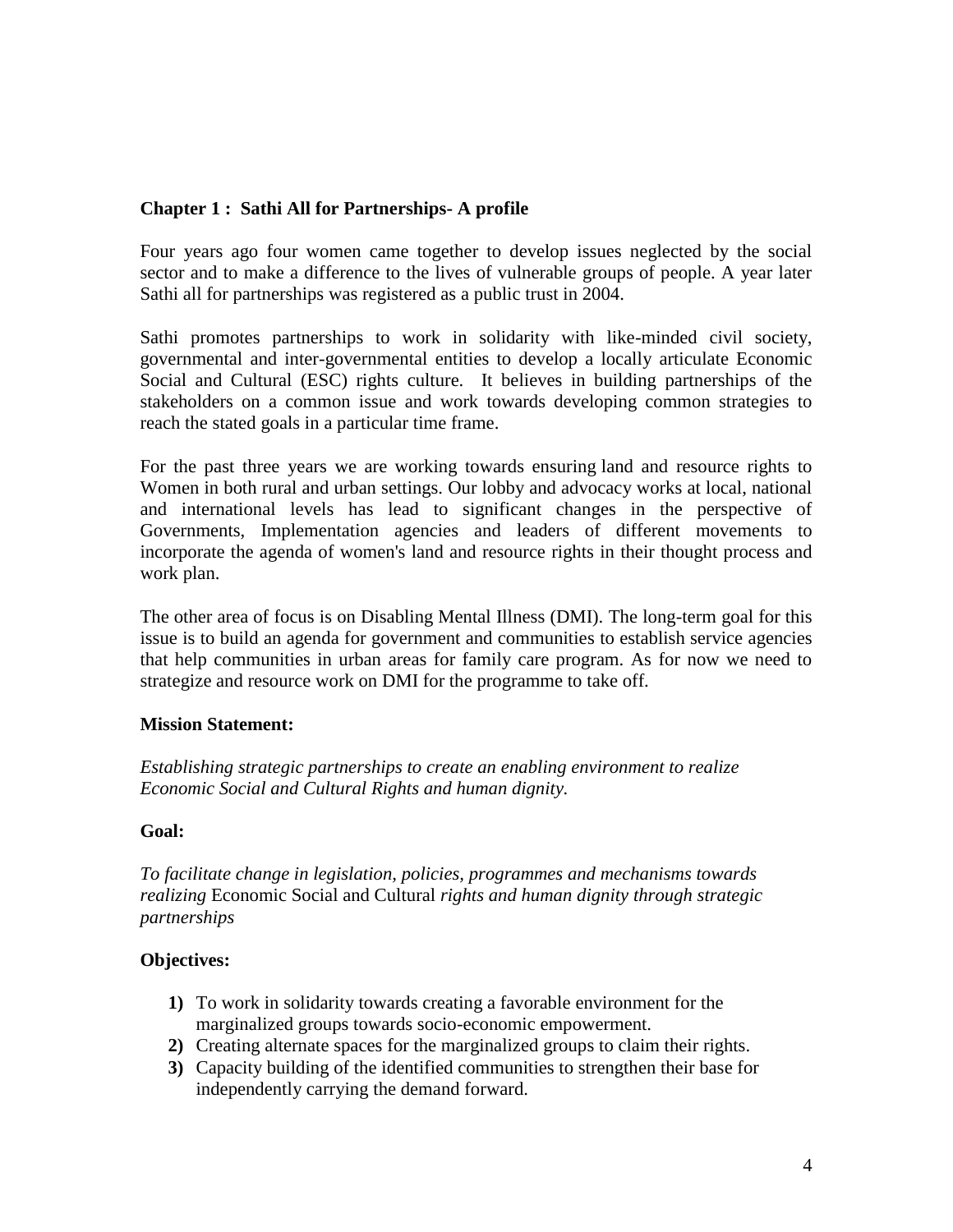- **4)** Initiating networking, lobbying, advocacy, outreach and awareness programmes
- **5)** Build a common understanding towards developing redressal mechanisms for rights violation of vulnerable groups specially specific women

## **Approach:**

Sathi recognizes that effective reform comes about as part of a two-way process, both from the bottom-up, as well as top-down. Firstly, grassroots initiatives should promote local ownership and decision-making. This should force policy changes at the state, national and ultimately international level. However, at the same time, it is also necessary to engage with international institutions and civil society to promote women and land rights, in order to sustain pressure on governments from both directions.

Sathi has actively engaged with other NGOs to maximize synergies and knowledge sharing. This has proven to be an effective strategy, as it has allowed NGOs to share a common platform regarding the issue of women and land rights

Collaborative approach and work is our focus to add value and gain leverage to evolve innovative approaches and work on the ground that makes a direct difference to the concerned people and impact policy change.

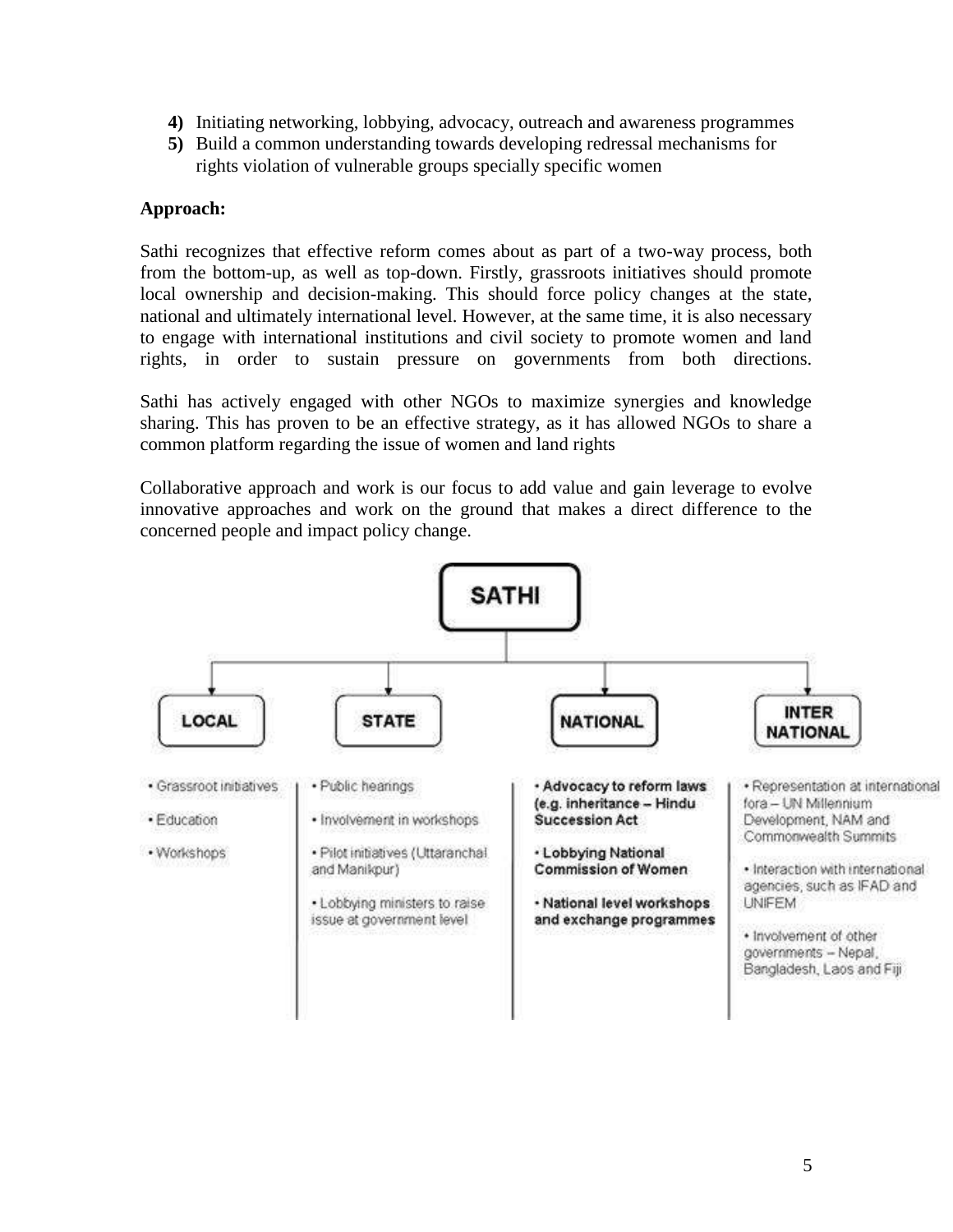Different approaches utilised

- 1) **Participatory approach**: Sathi believes in involving the possible stakeholders at all levels. The decision making process must be participatory where the demand should come up from within the community itself and the sharing of benefits should also be decided by local people.
- 2) **Gender and Dignity Approach**: With the objective of ensuring ESC rights of the marginalized communities Sathi pays special emphasis on including gender and disability component in all its work. Women and disabled are being doubly marginalized and therefore need special attention. The gender relations play a very important role in deciding the socio-cultural status of any individual. Therefore a gendered approach is adapted to ensure human dignity for all.
- **3) Network Building:** Building network and alliances with possible stakeholders is a major role played by Sathi. Sharing responsibilities across different regions at all levels helps in maintaining the continuity of the process for long term. The network provides a base for a strong movement to stand on its own which is led by all the stakeholders together rather than an individual leader.
- 4) **Capacity Building:** Strengthening the skills, knowledge and resource base of the community to take on the leadership of the movement themselves is an important task. Sathi's approach has always focused on capacity building of the local people through outreach and awareness campaigns, seminars, workshops and consultations so that they not only develop a clear understanding of what they want but also how to get it.

## **Operational Area:**

The Sathi operates form it's Mayur Vihar Office at New Delhi and has a branch office in Vasant Kunj in Delhi. Work with partners ensure the outreach of Sathi's Programme that is extended to the states of Arunachal, Bihar, Gujrat Jharkhand, Tamil Nadu, Orissa, Uttar Pradesh, and Uttarakhand. The major role played by Sathi in these areas is related to capacity building exercise with local and state level NGO's and lobbying efforts at state level.

Apart from the areas mentioned above Sathi is also operational as a secretariat for Consult for Women and Land Rights that has membership in 12 countries spread across Africa, Asia, America and Europe. Members are expected to initiate activities in their own areas in coordination with the secretariat. These members span extends to the states of India i.e Bihar, Madhya Pradesh, Chattisgarh, Maharashtra, Arunachal Pradesh and Orissa, and Countries like Pakistan, Bangladesh, Nepal, Kyrgyzstan, Nigeria, Kenya, Uganda, South Africa, Canada and United States of America.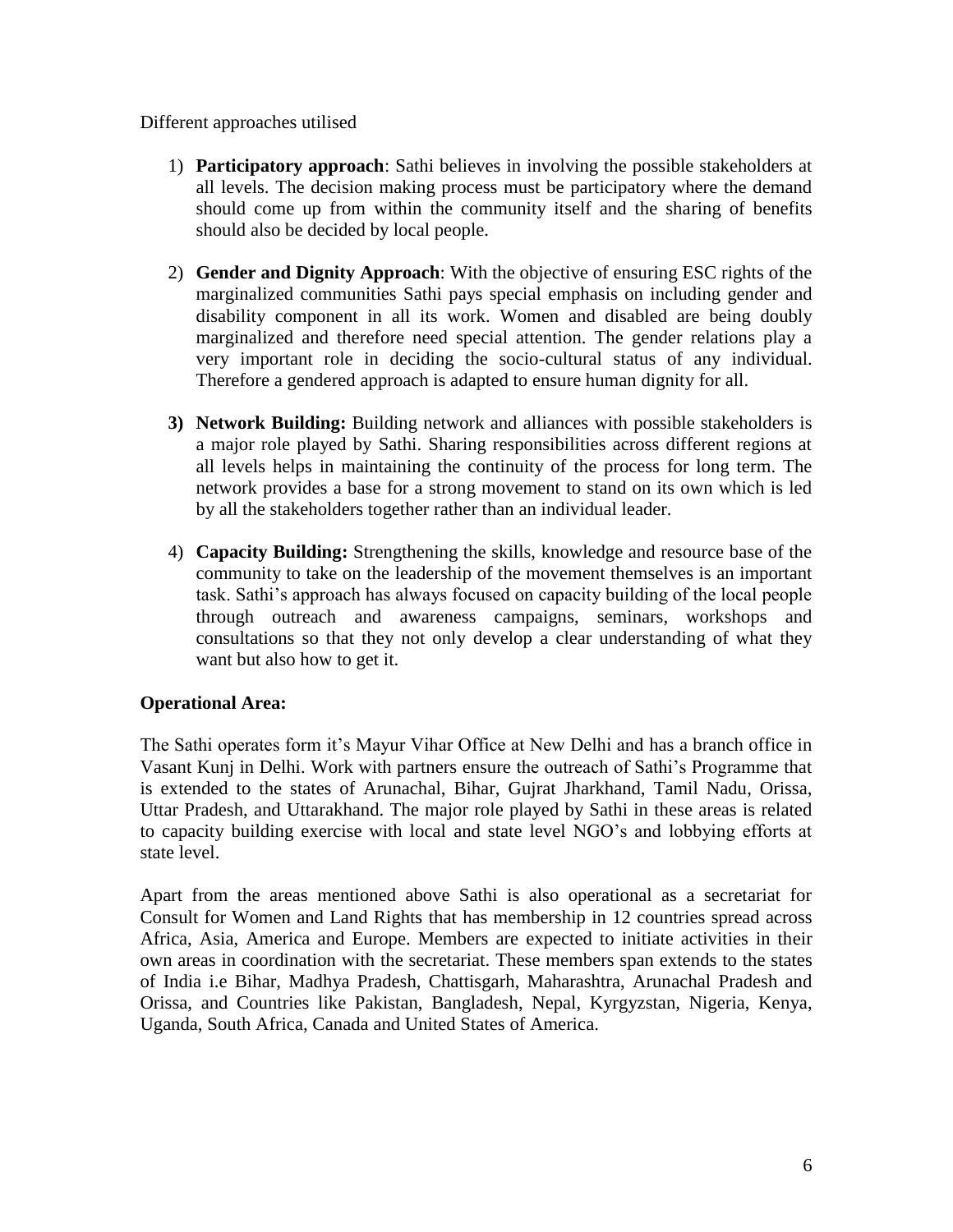## **Chapter -2 : Programmes**

## **Women Resource Right Agenda**

Consult for Women and Land Rights (CWLR) is advocating for a single window approach to women's land and resource rights which locates interventions that increase access to land, livelihood, budgetary allocations, housing and other such resources. These interventions have to be located at the policy and programmatic levels which have implications at local communities, state and national levels. CWLR terms this transformative approach as the Women's Resource Rights Agenda(WRRA).

This would ensure realization of rights for the marginalized which in turn would lead to improved heath and reproductive rights and visible reduction in incidence of violence against women.

A concrete agenda on women's resource rights includes space for women in city development plans and master plans through:

**A One Window Approach:** Making resources available from existing schemes more accessible at the local level through a single delivery point at the central and state level. Training women and children on resource mapping along with men at the ward/village level. **Women's Resource Rights Committee:** Such a committee could manage the documentation of existing resources in legal control of women and plan for increase in women's resource base at the ward /village level. The data on this aspect can be displayed at the WIRC

**The tripartite board** consisting of workers, government and employers representatives can regulate employment and guide the women resource rights committee at local level. This board will regulate employment for both workers and employers.

However the WRRA needs to be contextualized according to the diversities within the lives of women. The initial years of CWLR work has revealed that different women living in diverse regions had specific problems of accessing their rights. Efforts were made to develop work on a few thematic areas of the status of women's access and control over land and other resources.

The issues of women in rural communities are different but they do link to workers issues in cities especially those who migrate to urban areas for seasonal employment. Those who live in urban areas permanently need to express their resource rights as well.

#### **What is the Women Resource Right Agenda?**

It is imperative that the government should make resources and training available from existing schemes more accessible at the local level through a single delivery point. CWLR terms this as the 'one-window approach'. A women's resource right agenda is a comprehensive approach to ensure women's right to livelihood, housing, land, property and resources through a 'one-window approach'.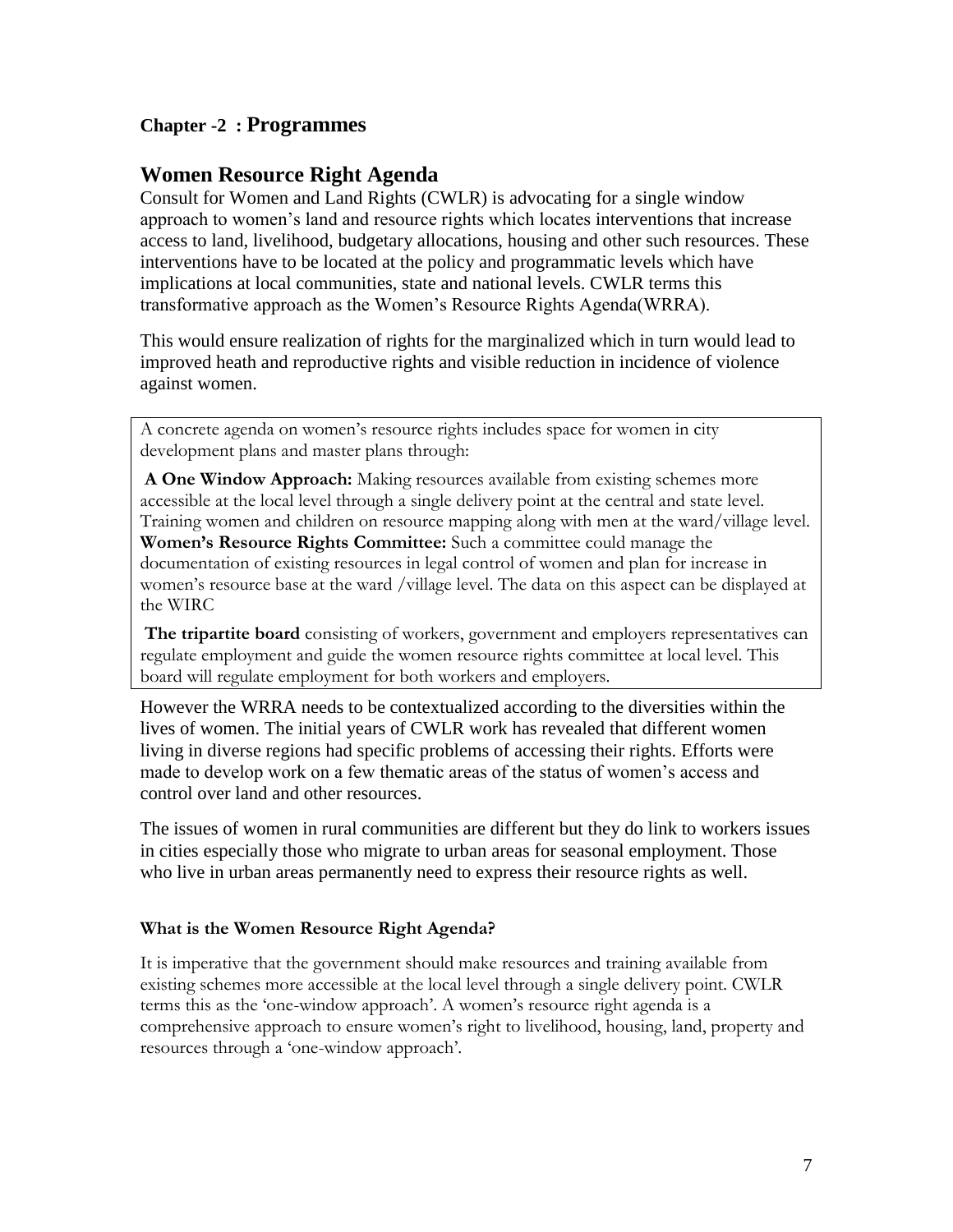Adopting a state level women resource rights agenda will involve policy shift and law reform. Its implementation can take place through convergence of government programs as an on going positive intervention through a one window approach.

A Women's Resource Rights Agenda will logically be implemented on the basis of resolutions of a women council within local self-governance systems. This envisages the creation of the decision making power of women through a **women resource rights committee**. This committee could train working class women to understand resource allocations and resource mapping. A women's resource rights committee thus needs to be constituted to manage the documentation of, and increase in, women's resource base at the local and national level. This committee should take up the task of creating a database on representation of women in local-self governments which would later help in analysing the decision making role of women representatives. In India according to the 74<sup>th</sup> Constitutional Amendment Act, empowerment of women in planning process of their locality is a Constitutional right, wherein  $1/3<sup>rd</sup>$  of the elected representatives shall be women in Indian urban areas. This committee needs to be made from the workers organisations and unions to ensure that resource poor women benefit from schemes meant for the poor and marginalised.

Eight simple steps explain the cascade of work flow for this at a local level.

#### **Step 1**: **Participatory resource mapping and training**

**Step 2: Disseminating analysis and information of resource mapping through an Information centres and information networks** 

**Step3: Identification of vulnerable women and distinguishing in claiming resources from family and government through:**

**Step 4: Developing land-based livelihood and economic programmes that increase land, housing and asset ownership for women**

**Step 5: Identifying access to amenities Step 6: Determining women's share in all government budgets Step 7: Ensuring women's legal ownership and control over assets: Step 8: Enhancing women's productivity and livelihood security**

## **Disabling Mental Illness**

Sathi aims at partnership for a movement to achieve highest levels of `wellness' and coping skills for persons with mental health/illness and their families. DMI has been another planned area of intervention for Sathi in the past two years apart from the Land Rights drive. Though much could not be sought after in this direction so far but we have been successful to some extent in sharing the concept with few like-minded organizations towards creating a favorable environment for building partnership on the issue.

Sathi's Executive Director, Ms.Deepika Nair has been engaged in finding a location for a center and is seeking support for piloting to operationalise ideas on alternative rehabilitation. While attending a recent meeting with such groups an objective strategy was designed to address the issue in a particular timeframe.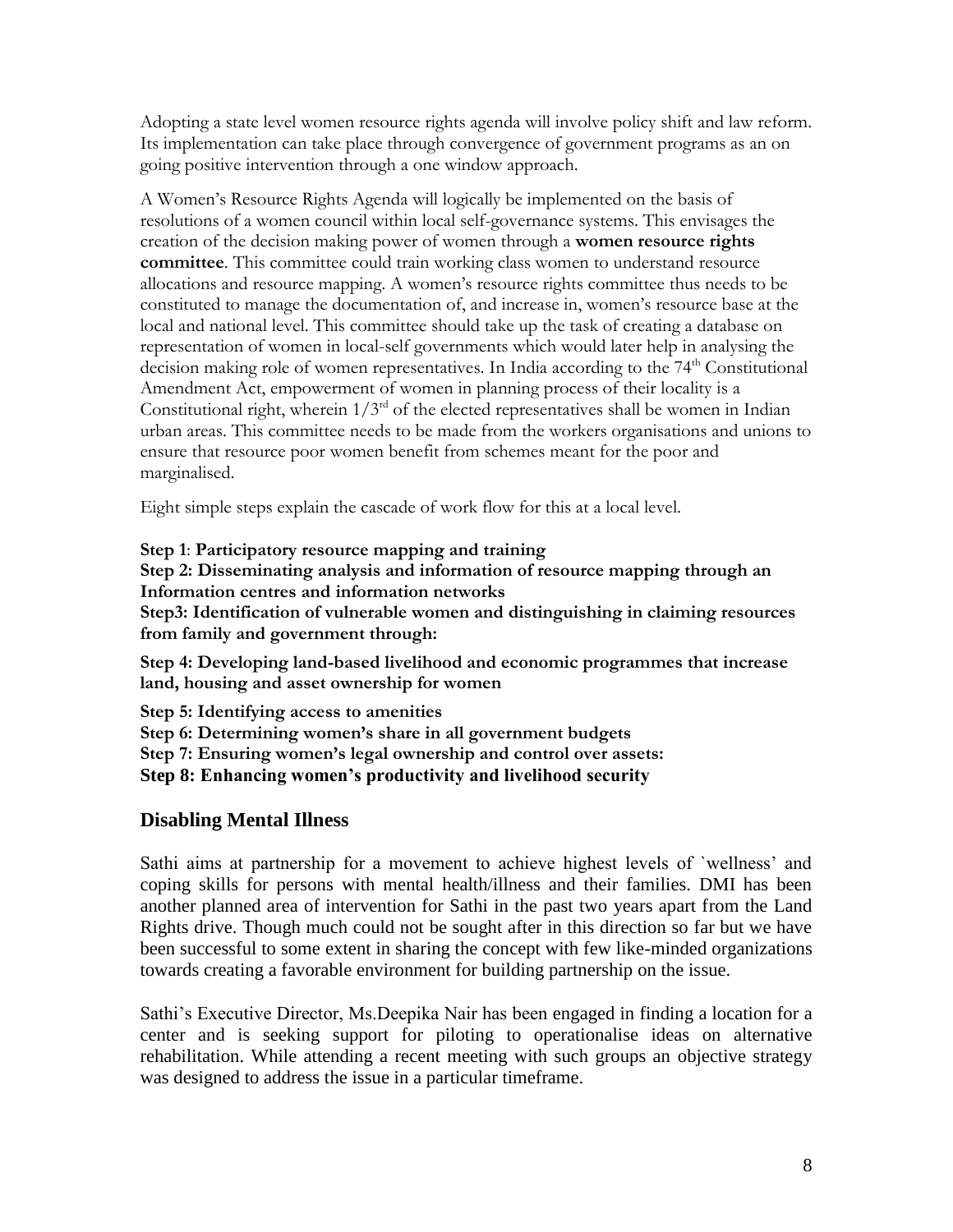#### **Understanding the issue:**

No doubt there are positive developments in the much neglected mental illness area in recent years, yet, there are amazing gaps existing in understanding the issues from the perspectives of those affected and their families. The gap in this understanding is reflected in the policies, strategies and approach to work be it rural or urban areas, cutting across all economic classes. These are most often developed on an understanding developed from individual case profiles and anecdotal evidences. The current strategies have a strong medical approach. While this is crucial, the families are keen that a nonmedical resolution also be worked upon to integrate those affected and their families in a manner **that brings them dignity, improved quality of life and long-term security**.

There is a need to innovate and create opportunities to achieve the highest levels of wellness and dignity. It will be much more than helping individuals just stay well. In most instances the current approach is to silence them through medication so that the families and those around can get on with their lives and in extreme cases abandoned on the roads or in institutions.

Our aim is to create opportunities to try out new ways to **redefine care and rehabilitation strategies and initiatives**.

This could be done through a pilot programme comprising of a center with outreach services in close partnership with those affected and other primary stakeholders (medical fraternity that includes psychiatrists, general physician, nutritionist, alternative health therapists, sports physicians and tie ups with local services where the family lives; social development and rehabilitation professionals; prospective employers, HR networks and mentors). This center will evolve into a resource and referral center in time.

For the past year efforts were made to convince funding agencies as well as corporate houses to support this idea. Discussions at KPMG and Areva made us prepare different kinds of presentations on how we could get supported. No agency can spend precious resources to develop concepts but they could support tangible and visible out put from work.

Thus we tried to develop the idea of a centre that will innovate and create opportunities to build on the strengths of the individual/family. Even though Sathi does not want to engage with the day to day administration and management of an institution, we do not know if we can develop education programs for the patients and their family members on illness management in institutions that may be managed by others. The diagnosis of the illness needs to done by professionals such that efforts to increase the functional capacity of patient and cares can be a reality. We continue to dream that Sathi will facilitate the process reclaiming lives of those affected by mental illness by gathering support for them to develop methods towards integration into healthy and productive living.

For the patient and the related family the pilot centre or different Sathi interventions may encourage the formation of an informed, proactive self-help group. We are not yet sure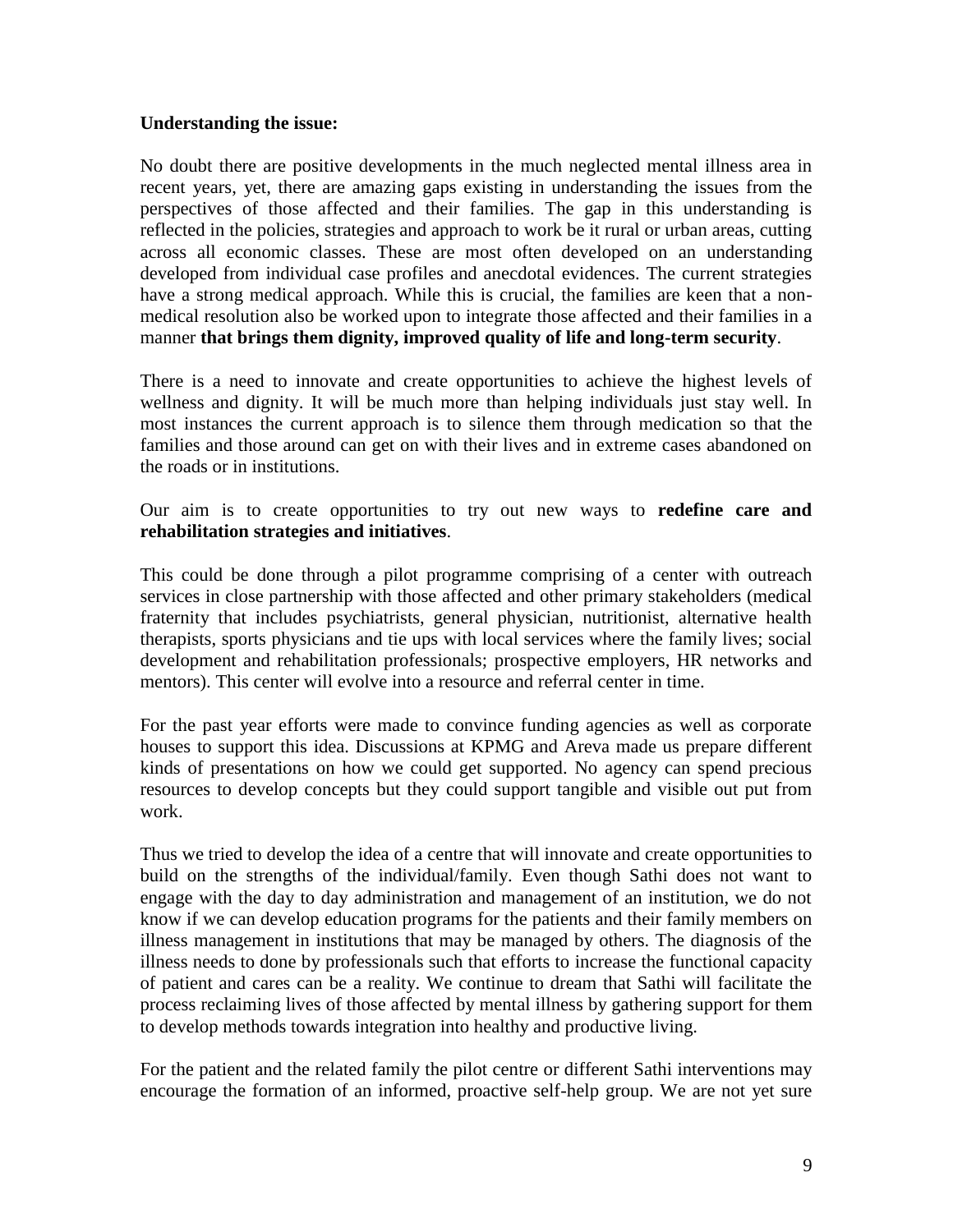how to gather the critical mass of people who could initiate other community based family groups in different parts of a city. These will promote the role of the patients and the families as partners in care and rehabilitation by promoting family education on the illness and its dynamics, its day-to-day and long-term management and related coping strategies for support and care leading to better quality of life.

The Objectives of the DMI programme as seen by Sathi:

- $\checkmark$  Conduct situation assessment across economic classes and what is currently available to them
- $\checkmark$  Explore and pilot outreach mental health services in Delhi
- $\checkmark$  Resourcing and networking with scanning of the government, private and other charitable institutions.
- $\checkmark$  Sensitization workshops for various government depts./ministries, NGOs, family groups

The Intention in time is to build up partnership with and for the persons affected with mental health ailments, the related families towards addressing the cause of the affected groups of people. In order to reach the stated goal we intend to promote active involvement of groups, support capability building initiatives, counseling and sensitization at the family level, network and build alliance with people and larger institutions by forming an informal pro-active support group at city / zone level.

Ms Deepika Nair, Executive Director of Sathi has actively engaged with the lobby and drafting of the UN Convention on Disability. Ms Nair was invited as resource person by Bappu Trust in a National workshop in Pune. She has conducted meetings with carers groups and lobbied Parliamentarians like Ms Vrinda Karat to raise question in the Parliament on the issue.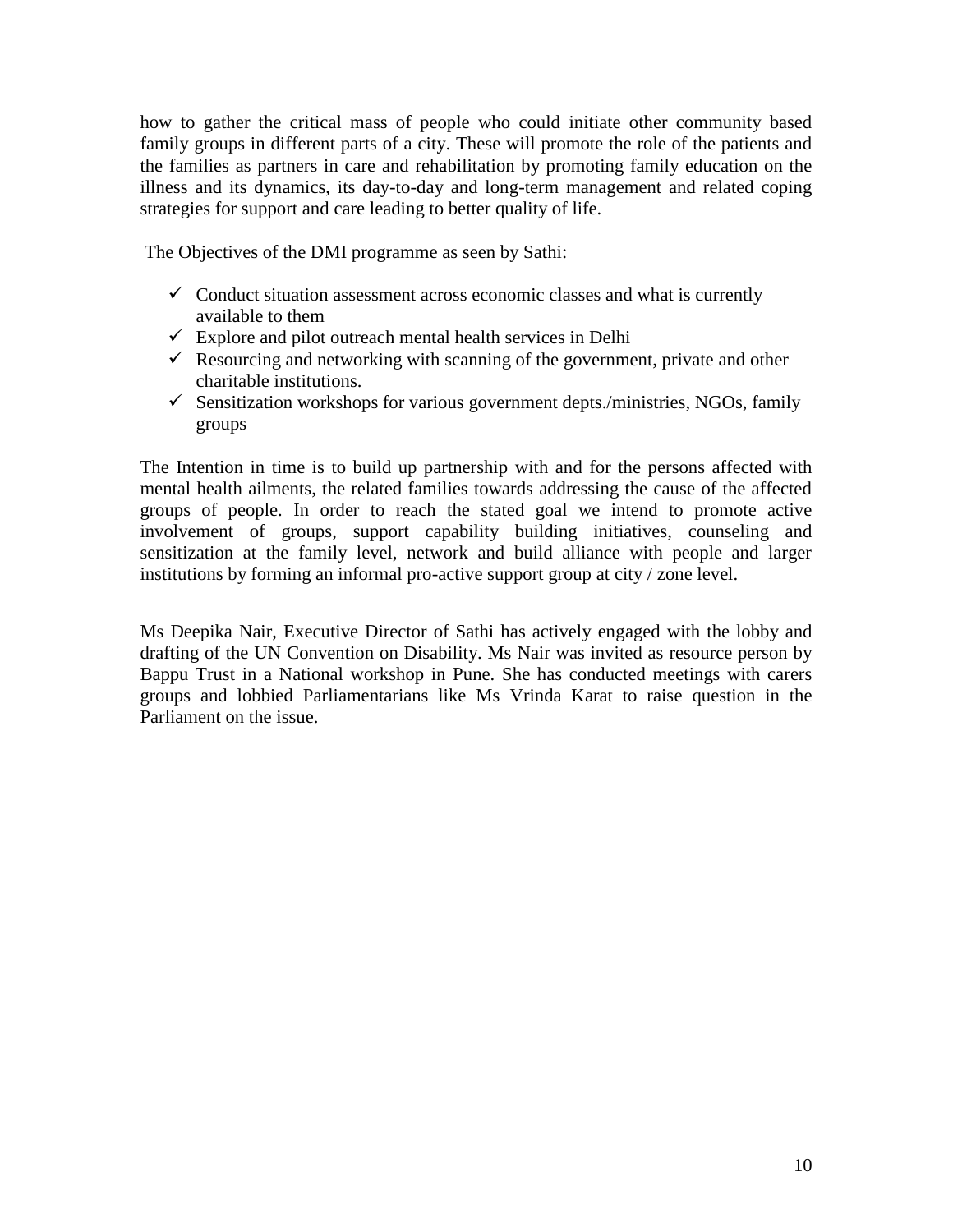## **Chapter 3 : Thematic Areas for women resource right program**

#### **Muslim Women's Right to Land, Resources and Livelihood**

When the community itself is socially and economically backward and under constant threat of their very existence, the position of women of that community can not be better. Muslim women in India being minority within minority face various social, economic, political and identity problems which ultimately affect their access to various resources. Further ghettoisation of poor Muslims due to increased feeling of insecurity leads Muslim women to the seclusion, illiteracy, and cuts them off from channels of communication and their ability to organize into collectives which to a large extent deprives them in accessing various resources for their livelihood.

The situation of Muslim women is little different from other marginalized sections especially with that of Hindu community as there is no legal entitlement of women in the agricultural land of the family. Unlike the Hindu Succession Act (2005) which promises equal share to women in property the muslim women are guided by Muslim Personal Law Shariat Application Act (1937) which devoid them of their share in agricultural property. Though this right is enjoyed by Muslim women under the Quaranic Law (Shariat), Indian women are still not able to claim this in the light of 1937 law. Sathi strongly demands and therefore engages in lobby and advocacy work for bringing amendment in this law.

In these context women resource rights agenda, a comprehensive approach to ensure women's right to livelihood, housing, land, property and resources through ONE WINDOW APPROACH would be very helpful for Muslim women in enhancing their social and economic status. Women's illiteracy and several restrictions made in the name of religio-cultural practices binder their awareness and exposure to changing social and economic situation arising out of liberalization, privatization and globalization. They are unable to take advantage of various schemes of government due to their ignorance and hence, remain socially and economically backward and often become the victim of oppression made in the name of religion.

#### **Understanding the Issue of Women and Land Rights**

During the lobby and advocacy for women and land at the United Nations review of the Beijing +10 last year, some CWLR representatives including Sathi's director Ms.Shivani Bhardwaj were approached by Muslim women from Pakistan requesting that this issue be brought to the notice of the Arab League and Islamic countries governments. It was, however, felt by the Sathi team that a dialogue with the women from the Muslim community needs to be undertaken before we begin speaking on their behalf. It is in response to this that the process of community level consultations has been initiated through CWLR. This process runs parallel to the other similar search on poor Hindu women's land right, the tribal women's right to land and the dalit women's right to forest, land and water with the idea of ultimately building a larger alliance. The campaign on amending the Hindu Succession Act (lead by Dr.Agarwal and HLRN and HRLN) and in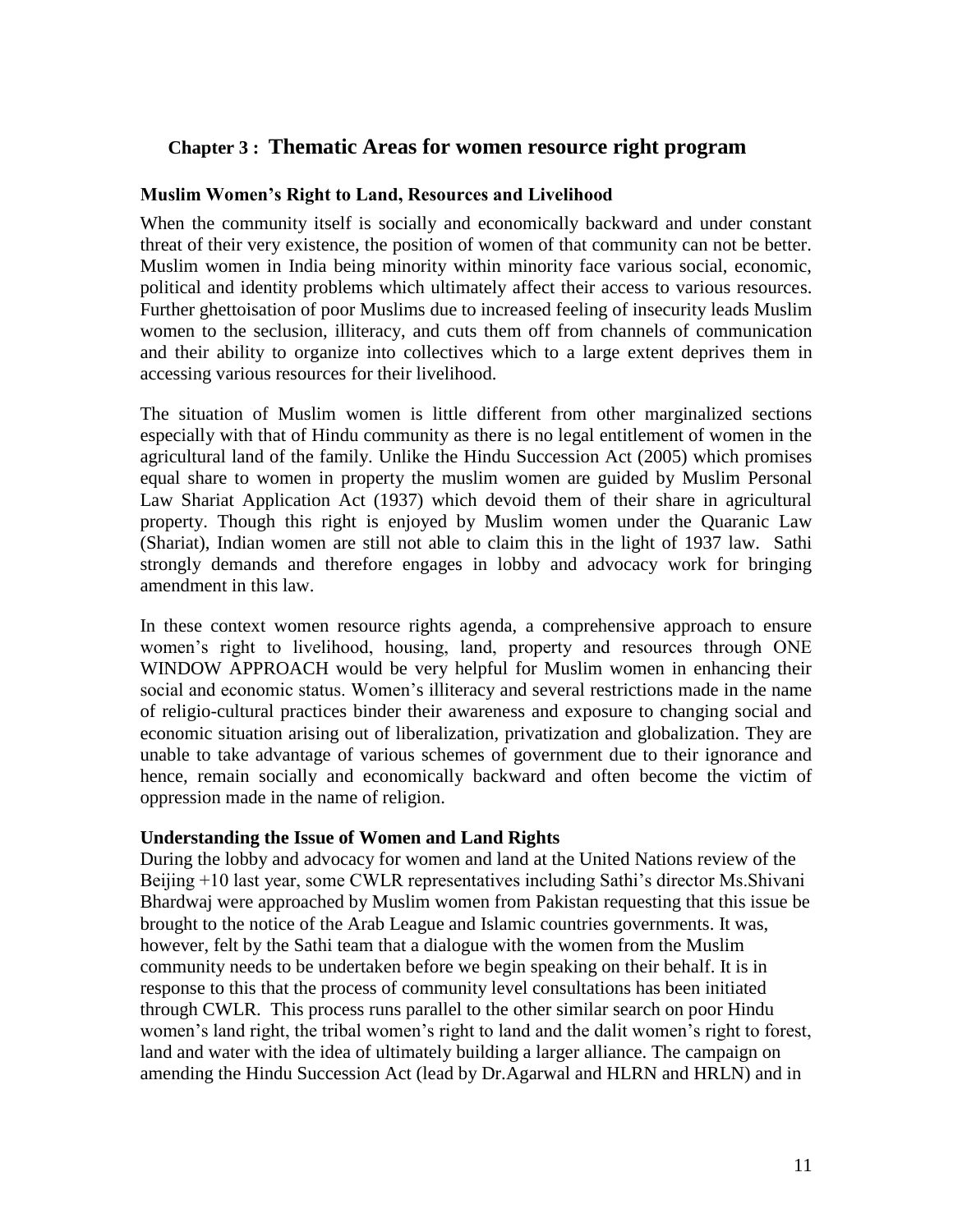and in favor of daughters proceeds this consultation with women from the Muslim community.

The first consultation on Muslim women's land rights was organized in Gungoh, in district Saharanpur of Western Uttar Pradesh between  $26<sup>th</sup>$  to  $27<sup>th</sup>$  April 2006. The reason for choosing this place was to honor Ms Rehana Khan a woman who has waged and won the struggle on land rights within her family as well as through her village council.

The main focus of this consultation was to initiate a multilateral dialogue between community women, religious leaders and government so that the roles and responsibilities of each can be framed as per their commitment to the cause of ensuring land and resource rights to women. The religious leaders acknowledged that Muslim women do not get to claim rights as given in the Shariat. They promised to give land to women to begin group economic activities and to open an information centre. The women became aware that they need to begin asking for property rights within the family and with the government.

Similar consultation was held in Fatehpur, Uttar Pradesh on October 28, 2006 to have a second round of consultation with the community women to develop specific demands from within the community. The main agenda of this consultation was to create awareness in local women about their rights pertaining to land, initiate discussion on community level income generation programmes and sign the memorandum drafted by Dr. Bina Aggarwal demanding change in *Muslim Personal Law Application Act 1937.*

These demands were put together for a mutual presentation in the session on Muslim Womens Land Resource and Inheritance Rights at India Social Forum on November 10, 2006. This session was co-organized by Sathi on behalf of CWLR along with Women's Research and Action Group (WRAG) from Mumbai. The Muslim women's group along with all the other thematic groups attended one day training by One World South Asia on how to present the agenda with brevity and precision within a short period of time. The group discussion helped in building up the final structure of the session with active participation from groups who came together for the first time.

The discussions at ISF were held around these issues:

- $\triangleright$  Discuss the provision and limitation of this act in respect of land and matrimonial rights of Muslim women
- $\triangleright$  How to facilitate the linkage of their land and matrimonial rights to other resources and their access.
- $\triangleright$  How to provide more public space for women at different levels for pressure building at mass scale.
- $\triangleright$  How to demystify the fact about the property inheritance for Muslim women
- $\triangleright$  Lobbying to make personal law more gender just
- $\triangleright$  Preparation for representing the issue at World Social Forum, Nairobi, Kenya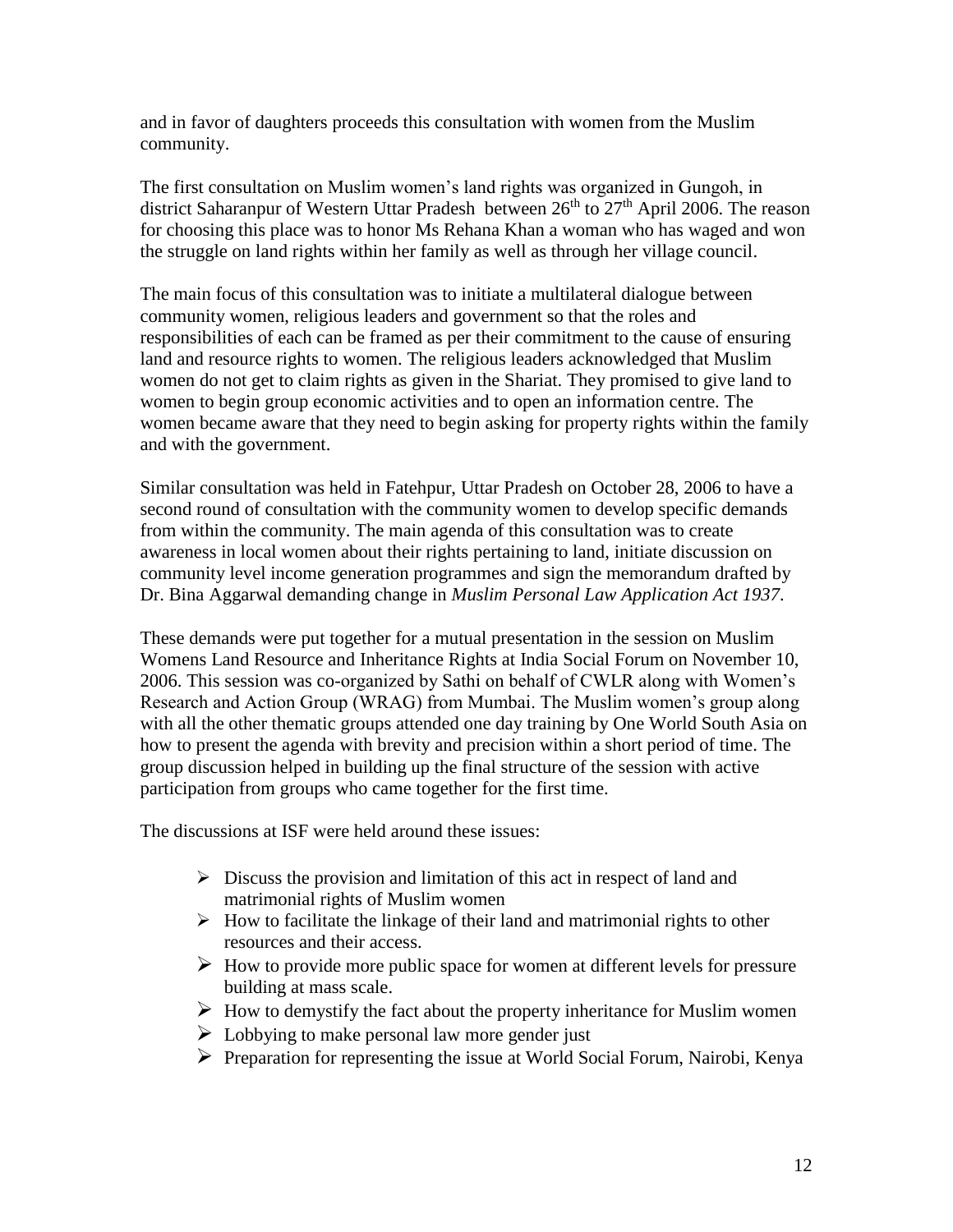Eminent Islamic Scholar Dr.Asgar Ali Engineer, Ms.Naseem Iktedaar from Muslim Personal Law Board, Ms.Noorjehan Safia Niaz from WRAG and Ms. Qudsiya Anjum from Parcham chaired the session shared their views from matrimonial rights of Muslim women to their rights in the light of the Quran. The session was chaired by Dr.Sabiha Hussain from CWDS.

The outcome of this session linked matrimonial rights with the demands of ensuring land and livelihood rights to the community has helped to view the issue within the larger framework of Muslim women's movement.

A brochure on the issue was published and distributed in the session finding the way ahead for representation from India Social Forum to the World Social Forum. The brochure not only included the CWLR process and demands for strengthening Muslim women's resource base but also offered core strategies and suggestions in this direction.

Sathi also offered fellowship to Ms.Afroz and Nazma from Disha Samajik Sansthan, Uttaranchal. Sathi staff member Ms Samreen Usmani attended four meetings in Mumbai, Delhi and Lukhnow to be part of the a newly developed Muslim Women's Forum and the follow up of the Sacchar Committee recommendations to improve the status of Muslims in India. The learning from this participation was put to use to develop a lobby note to increase women's resource rights which was sent to the Prime Minister of India. Following this proposals for building awareness among Muslim women were drafted and submitted to agencies.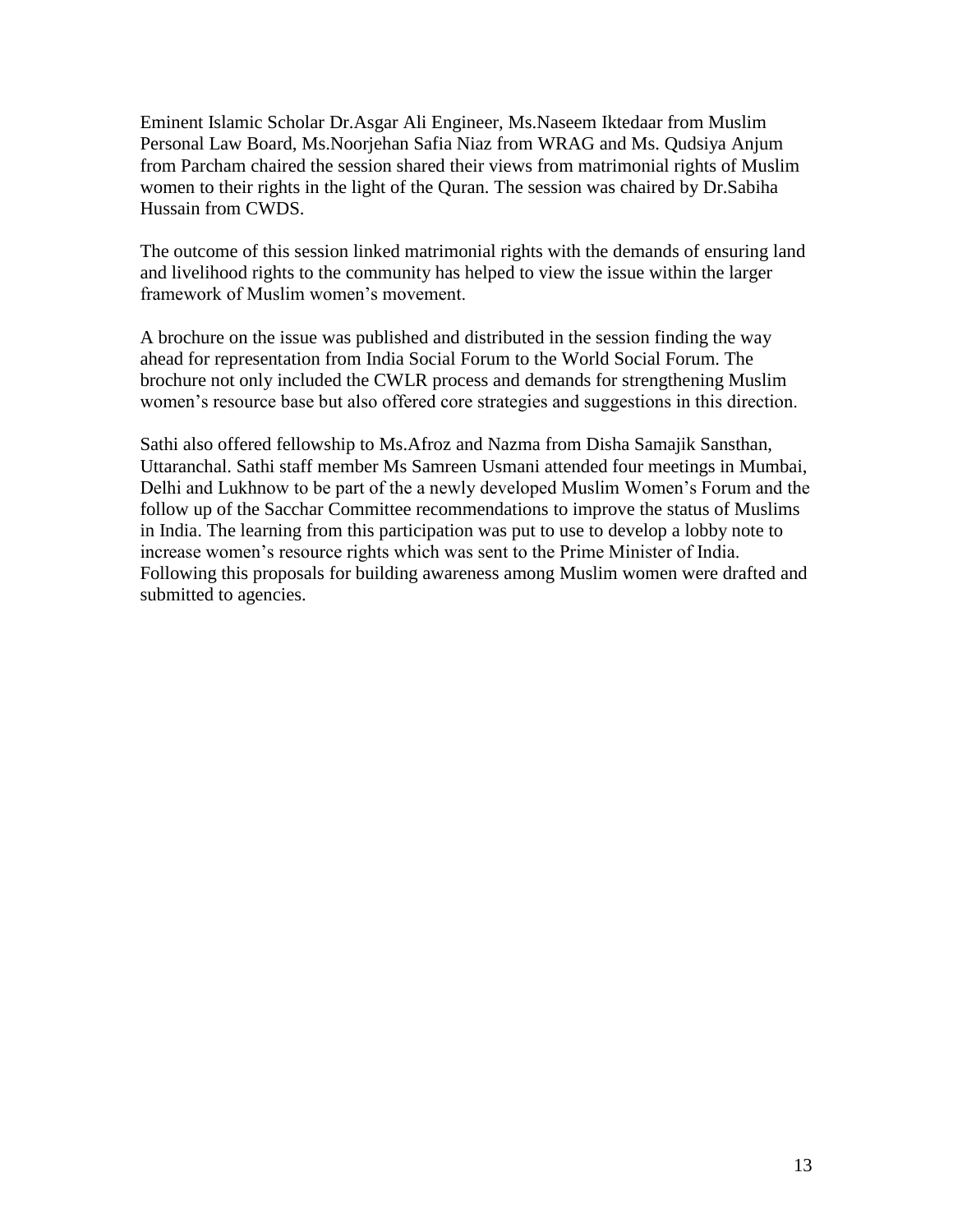### **Tribal Women's Right to Land, Resources and Livelihood**

#### **Understanding the Issue of Women and Land Rights**

The tribal people oppose land ownership by individuals in the community, as community owns the land. The tribal way of living presupposes that human beings belong to nature thus they cannot own land but only participate in its protection. The symbiotic relationship of tribal people with nature has thus protected the forest and land that has nurtured them. The changing context of pressures from the market has however led to the erosion of tribal people's lifestyle and beliefs. Tribal people's land is under threat from mining companies and over all development paradigms. Tribal land as a whole is under siege and therefore talking of separate land for tribal community women may not take any priority among the community members themselves.

Tribal people are loosing their traditional rights and concessions over forestland due to large development projects, unfavourable government displacement policies and increasing control of land by corporate bodies. This has lowered their status and led to homelessness, increased violence against women and trafficking. The impact of globalisation has aggravated land scarcity and has further impacted tribal women's livelihood rights. Privatisation and individualization of tribal community land also makes women destitute.

Consultations held after concerted campaigning and lobby with community leaders may result in developing a stronger gender perspective to the struggle of tribal communities. CWLR executive has two strong women leaders from tribal communities. Its membership has many individuals and organizations that can take on work with tribal communities directly.

The process of collecting voices of the community women, getting key stakeholders to discuss and develop lobby initiatives for attention of civil society and government has inspired groups outside India to replicate such efforts or share information on the strategies adopted by them.

To understand shortcomings in implementation of women's access to land and resources, it is important to consider the social and cultural context within which land and property laws as well as customary practices are applied. While land distribution laws may exist in a context of weakened political autonomy, they also exist in a thick web of cultural and social values which directly impacts their efficacy on women's access to land and resources.

#### **Sathi all for partnerships engagement with the Issue**

Sathi Program Director Ms Shivani Bhardwaj attended an event on Tribal women at the UNCSW and shared CWLR lobby points with an international representation of tribal women organized by Madre in New York. The women at formal forums were very hesitant to speak for themselves alone as Ingenious communities need to be seen as homogenous entity vocalizing universal demands. During and after Beijing +10 review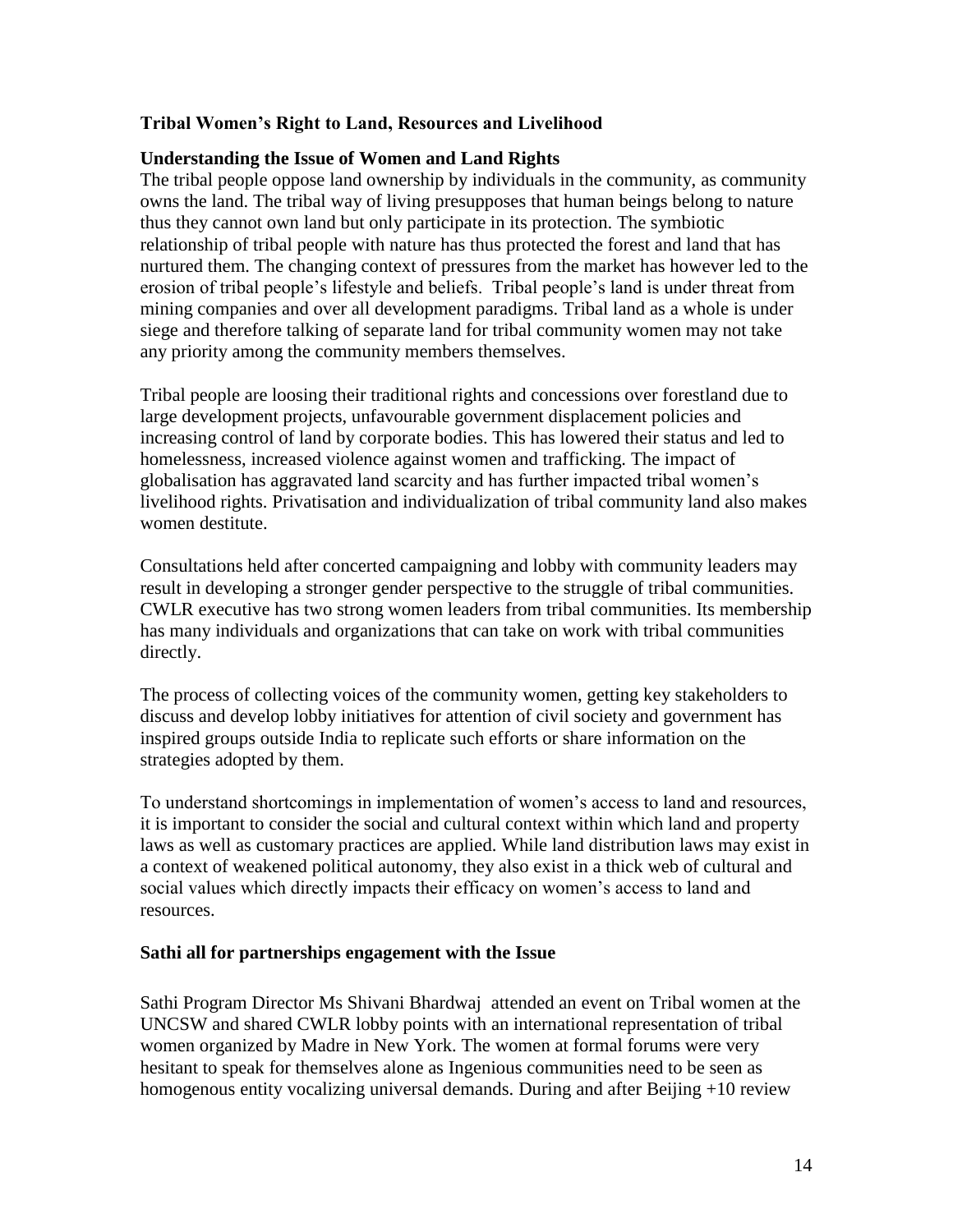concern on tribal women's land rights was raised by other members of CWLR at meetings in Bihar, UP, Bangkok and New York. They agreed that women will march along with men in the over all struggle to retain tribal land but within the community equity issues needed to be addressed as tribal women continue to face discrimination due to patriarchal customary practices that concentrate male ownership of resources.

At the World Urban Forum in Vancouver in June 2006, Indigenous women testified that their numbers are dwindling. Hunting and gathering food has been replaced by agriculture which does not give nutrition and support for longetivity of life.

In India Sathi engaged CWLR members in several thematic consultations with representation from various states. A national workshop in Ranchi in August 2006 got together women from different states talking about the rights of tribal women on land with leaders of their communities. The idea of a state led women resource right agenda was introduced but not understood fully by the participants as well as the leaders as the debate centered on the tribal policy, cases as well as understanding customary practices. A set of national recommendations emerged as a result of a consensus created on discussion and these recommendations from the workshop were presented to the Chief Minster of Jharkhand Shri Arjun Munda.

In November 2006 Sathi organized events to give CWLR visibility. More than 40 embers were hosted in Delhi to participate and develop programmes at the India Social Forum (ISF). The session on "Adivasi Call for Land and Women Right" organised by the members of CWLR clarified the women's right to land and resources agenda in presence of member of National Women's Commission who took away recommendations and demands on women and land in context of tribal women in India. This had significance for future programs. The representation at ISF was from Tamil Nadu, Jharkhand and Nepal. This experience from ISF on indigenous issues was taken forward to World Social Forum in Kenya in January 2007 where tribal representative placed the CWLR experience at an international platform. CWLR organised a joint session on Women, Land and Resource Rights at Nairobi with the tribal thematic discussion, strategy to be carried forward and lead from India and Nepal.

In the month of February, 2007 a national workshop on tribal women's access to land and livelihood rights was organised by Sathi at Jamshedpur, Jharkhand with the support of Ministry of Tribal Affairs and Gender Livelihood and Resource Forum. The workshop aimed as a continuing process to understand the issues of tribal women across the regions, developing an understanding on the development projects and its effects, livelihood programs and understanding on the Women Resource Right Agenda with the training on resource mapping such the women groups themselves demand for land by having some knowledge of reading maps, records.

Sathi staff member Ms Tanushree Saxena coordinated and attended meetings to develop an approach and a constituency for CWLR work on this thematic area. Sathi also supported Gender Livelihood and Resources Forum with a Fellowship and development of proposals to strengthen work in Jarkhand. Proposals were drafted by Sathi to develop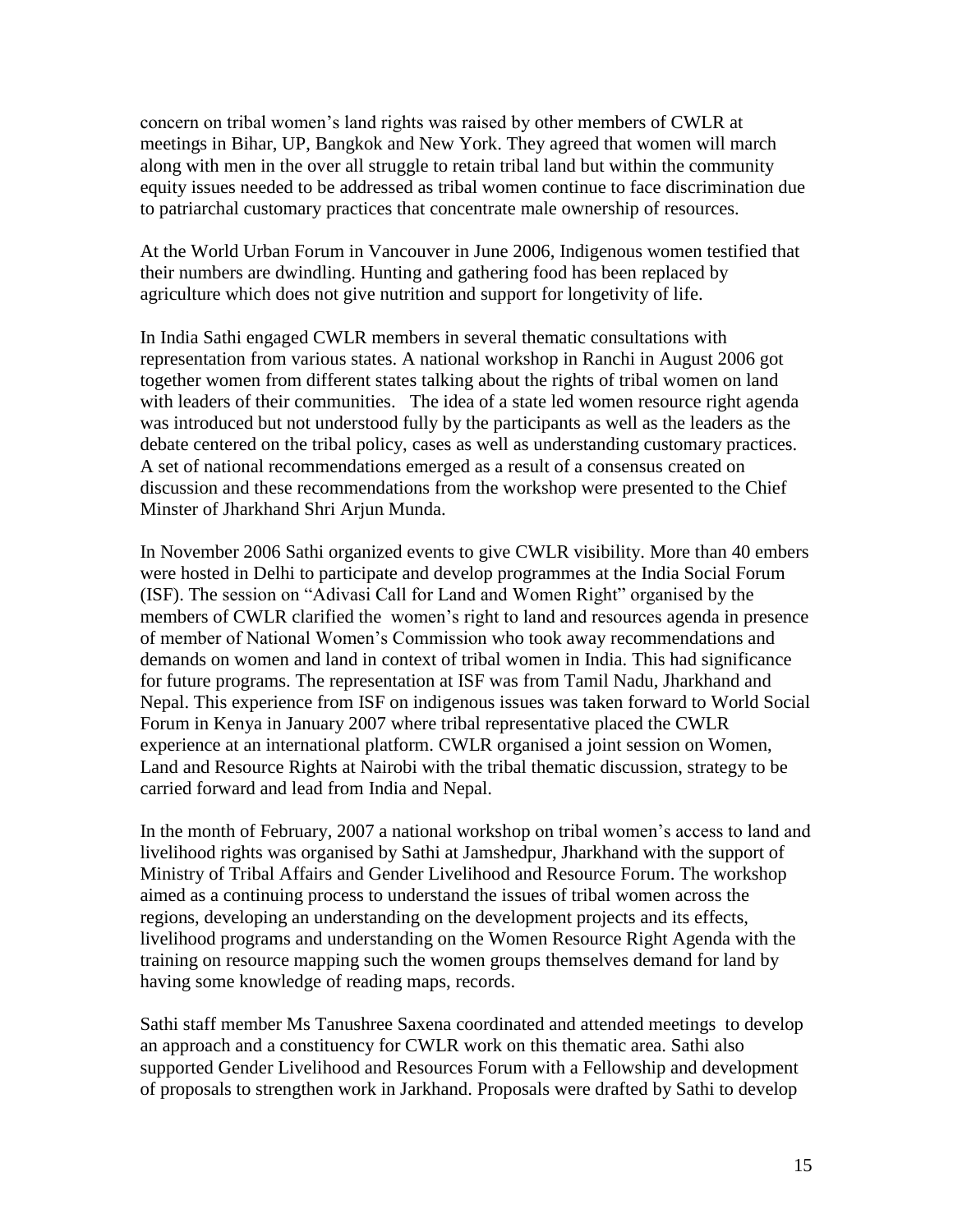work in the area. One of the proposal that got a sanction was to conduct a workshop in Ita Nagar in Arunachal Pradesh.

#### **Women and resources in Urban Areas**

The process of increasing greater women's ownership on housing, land, resources in city development plans needs to be nurtured through inter ministerial coordination committees by adopting a Women Resource Right Agenda. Sathi has been lobbying with CWLR members consent that the government reserves spaces for workers in city and rural areas by allotting 25% of residential and commercial land under ownership of women workers collectives. The Women struggle committee based in South Of India proposed this. CWLR members in Delhi and Chennai have led lobby meetings to ask for zonal plans to propose that government development boards make provision in the urban and rural development budgets. This provision will increase productivity of the area by developing social infrastructure. Provision of social infrastructure managed by women and workers collectives will lead to inclusive growth.

In the context of Tsunami relief three public hearings and meetings were held in Chennai that were sponsored by National Commission for women. Sathi has actively followed up Government agencies and Commissions to get women relief and advocated to prevent them from getting evicted sans relocations to sites that are acceptable to women.

These recommendations to develop an over arching program that uses existing schemes through the one window approach were sent to government. Advocacy such as this has led to Indian government speaking about the recommendation at event organized by UN Habitat in March 2007.

An urban development program called **Ajalaa** was suggested by Urbanscape and developed further by JWP India and Sathi for consideration of the government. Ajalaa means earth conceived as a place owned and managed by women to be created in each ward. Programs such as these will create space for women in the city master plan to create safer cities for people. A fellowship support was provided to Ms Anila Emmanuel to develop this concept. Ms Tanushree Saxena supported the process of dialogue for this thematic area.

It is well understood that to increase social infrastructure for greater productivity the working populations needs housing near work places or commercial zones. The enrichment factors for the workers and information facilities for the working class of the ward need to be developed for upgrading skills. These will be accessed and owned by women once they have domestic responsibilities shared at the household and community infrastructure level. Social infrastructure enhances the space for the working population to avail of short stay facilities for the transit workers and those in distress.

To enable this people-private-public partnership requires government obligation to support community empowerment process without the threat of eviction. The government will have to provide land, buildings, infrastructure, credit and training. The private sector could sponsor portions of the running cost. The people will have to ensure the facility is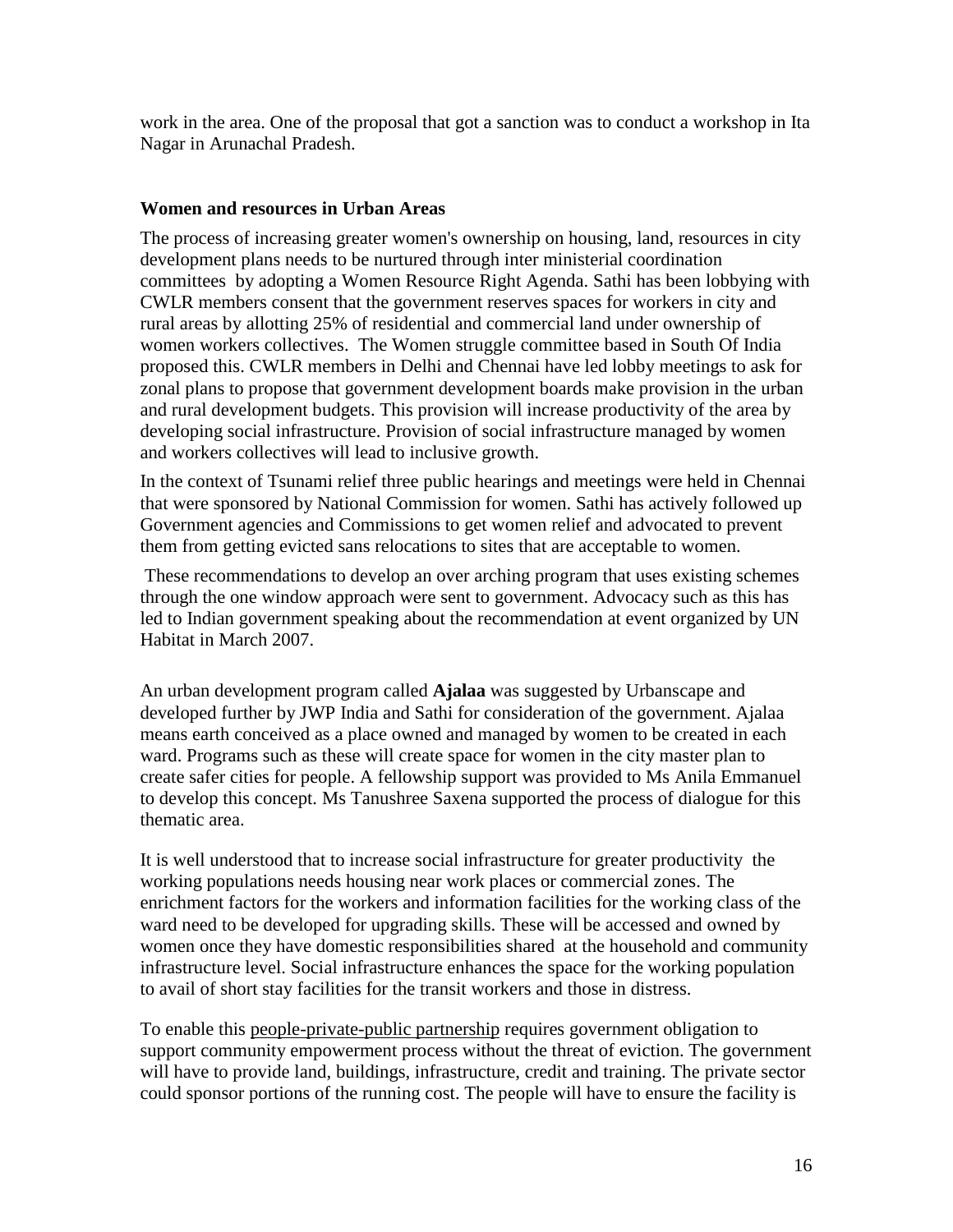run well and sustains enough revenue to maintain. Thus the community will manage the social infrastructure with government support under the ownership of women.

CWLR had several consultations on the problems of unorganised sector workers, migratory workers and working women. In the process a session at India Social Forum was organised on Women's Space in City Master Plan were work towards ensuring ownership of women on residential and commercial space allotted in city development plans was discussed and public opinion was sought.

**Mr.Miloon Kothari, UN Special Rapporteur on Housing offered his full support with a** caution that this demand for women's right needs to be within with the human rights framework. Medha Patker leader of NAPM supported this case of planning but in her opinion planners will need to be from the community. The urban and rural development need to be planned by gram sabha in villages and basti sabha in cities in a decentralized women led teams as they are more sensitive towards issues of family and community rights.

The briefings from the session at ISF was presented to the Secretary Urban Development for allocating the women's space in the city development plan. Sathi approached UNDP for technical expertise to draft a proposal for government's attention. Sathi has gained the operational support from IGSSS to manage such a process incase the proposal got a sanction.

The discussion on women's space in city master plan was further discussed in an international platform at World Social Forum and then in UN- Habitat at the Land management workshop organized by Gender Land Tools Network in Nairobi in January 2007. Key players in the urban field appreciated the ideas. Queries on the concept was posed and it was found applicable in different countries.

The discussions held at WSF and UN Habitat was further shared among the group members of the network in India and meantime National Planning Commission invited Sathi to share its ideas and recommendations on gendered urban planning process. The interest of National Planning Commission to urban designing and planning that caters to the needs of women and their space marks that there is strong need for a change in the policy that not only benefits women but also assures a provision of their right in the development plans.

There was also an opportunity to interact with the Desk Officer, Urban Pro-Poor Programme from Misereor Germany where they are strategizing to work and include the need for urban pro-poor programmes. The concept of balancing gender in urban planning through Women Resource Right Agenda was shared. The concept was deeply appreciated but a more in depth roles of the participating organisations and a plan to get it operationalised was seeked forth.

To make planning women centric, participation of women needs to increase in planning at all levels. The government should provide resources for resource mapping that can be done by women's groups to identify how spaces for women can be demarcated for use of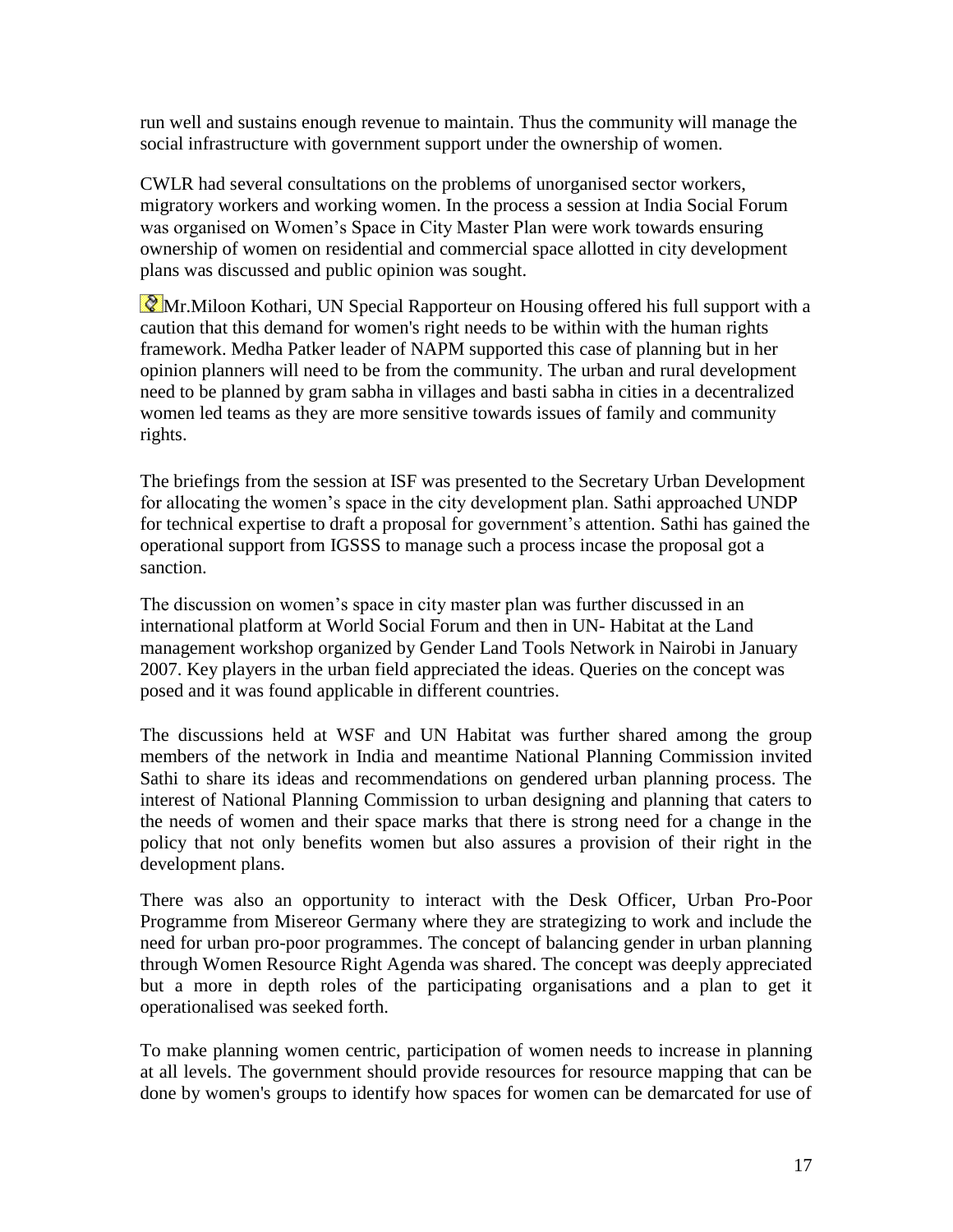workers and their communities to provide them the four sub zones for residential and livelihood opportunities.

### **Land, Resources and Livelihood Rights of women in Agriculture**

#### **Understanding the issue**

Across our country social perceptions dictate that women play the role of producers and providers of food and nutritional security, as well as agriculturalists. Their responsibilities within this family construct are that of caretakers of the home, and managers of natural resources. But they do not have the ownership of land.

At the same time, the migration of male members of the family for work is a common issue across India. As roles within the family are evolving so that men are more pressured to earn monetary incomes, men move to urban locations looking for industrial or nonindustrial employment. In this context, when agrarian reform and rural development schemes are implemented through men and resources placed in the hands of men, they often sell the resource as they do not stay in their rural villages to manage and develop the resource. However, because women remain in the villages bearing the domestic and cultivation responsibilities, when land resources are placed in their hands, research has shown that they will retain the resource and develop it as a source of sustainable income and food for themselves and their families.

Different solutions have been proposed in countering the situation and improving the condition of agricultural women which range from extending joint pattas to demanding their share in Gram Sabha budget and government schemes at village level. Sathi here on the behalf of CWLR proposes a Women's Resource Rights Agenda as a first step towards addressing the issues and concern of women farmers and strengthen their resource base.

#### **Our engagement with the issue:**

Sathi had made persistent efforts in lobbying with different ministries and government departments towards sensitizing them regarding the needs and problems of women farmers.

Sathi all for Partnerships played a significant role in networking with the members in UP which resulted in the form of a session in India Social Forum on "Benefits and Interests of Women Farmers in Uttar Pradesh". The session was organized jointly by Gorakhpur Action Environment Group and CWLR. More than 50 women from different areas of Gorakhpur district came on a single platform and shared the sort of their struggle, triumph and success with the participants. The findings of a survey jointly organized by GEAG and its four partners on status of ownership and management of agricultural resources by women were also shared in the session. The survey clearly indicated the fact that women farmer still lags far behind than their male counterparts in terms of ownership of resources.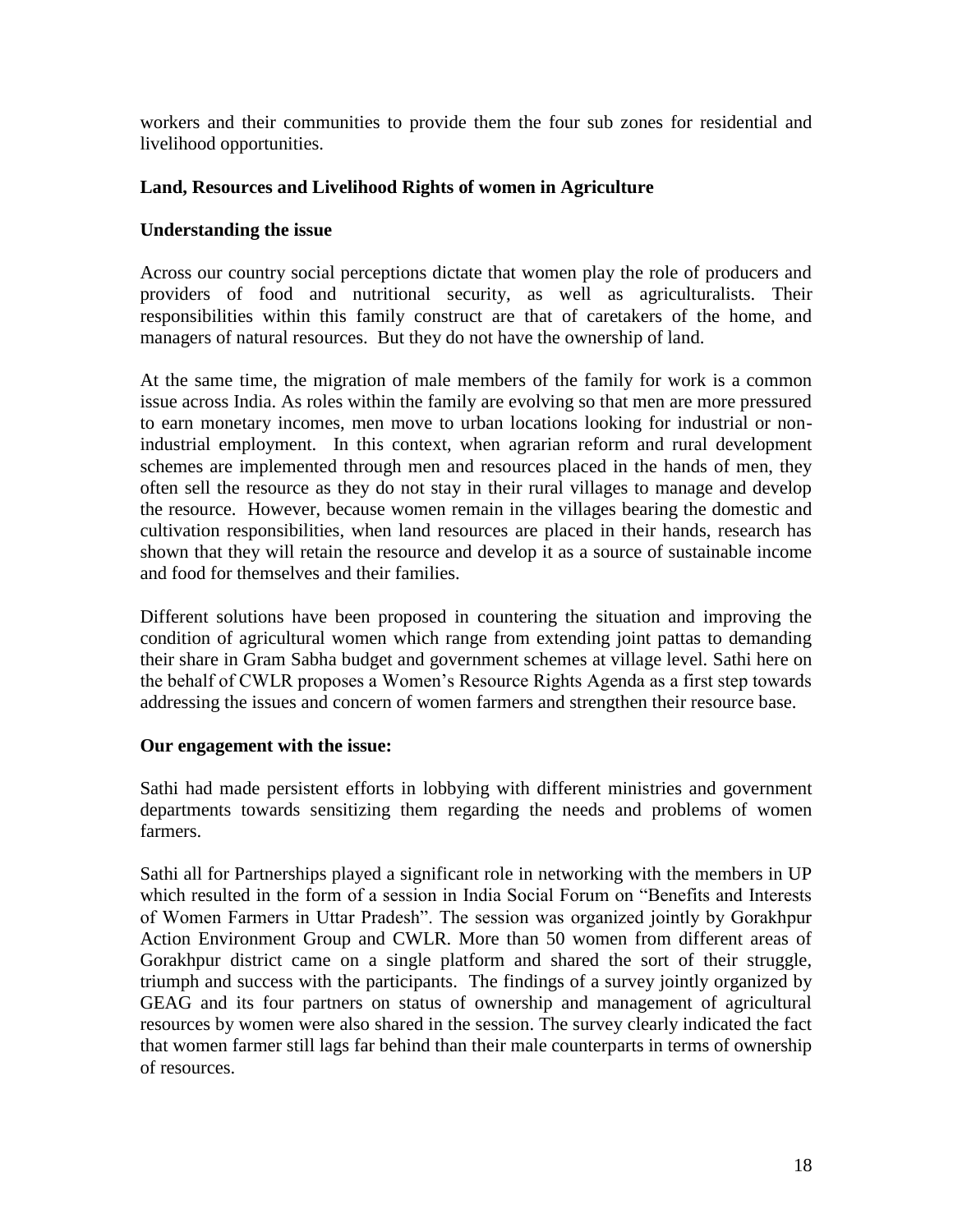Further in this direction a team of CWLR members lobbied with the Secretary of Ministry of Agriculture and shared the process and outcomes of ISF. As a result Ministry showed interest in CWLR process and linking various existing schemes for the benefits of women farmers.

Sathi also got an invitation for sending expression of interest to an assignment on Mainstreaming gender in existing schemes of the government. The bid has cleared two rounds after sending EOI and the technical proposal for this assignment and now the teams of consultants have geared up to clear the final stage of presentation in the ministry within first week of June. This assignment will be very helpful in taking WRRA to the local level and introducing in within the government structures and framework.

Sathi lobbied for space for representation with drafting of the  $11<sup>th</sup>$  Five year Plan. Towards this end input was provided to the working group on land and women's empowerment. Language drafted by CWLR members was accepted in two chapters of the approach paper of the  $11<sup>th</sup>$  five year Plan.

The struggle for support for work on resource right is limited. Even as funding for development work is decreasing, the need to raise resources for partnerships Sathi hopes to develop a resource base for different agencies. In this direction Sathi has engaged with support organizations like IFAD, DFID, Plan International, IGSSS and provided input for strategy development to raise resources for this work. Action Aid invited Sathi to a strategy development meeting on women and land rights in Johannesburg in March 2007, ICCO invited Sathi to strategy development workshop on food security and Plan international invited Sathi to undertake a comparative evaluation of gender in three of their field areas. The evaluation assessed the readiness of Plan partners to take up the women and resource rights agenda. IGSSS has engaged Sathi to develop five proposals on women and resource rights. DFID and Sathi are in a dialogue on including gender and resource rights in their livelihood program assistance to Government of Orissa.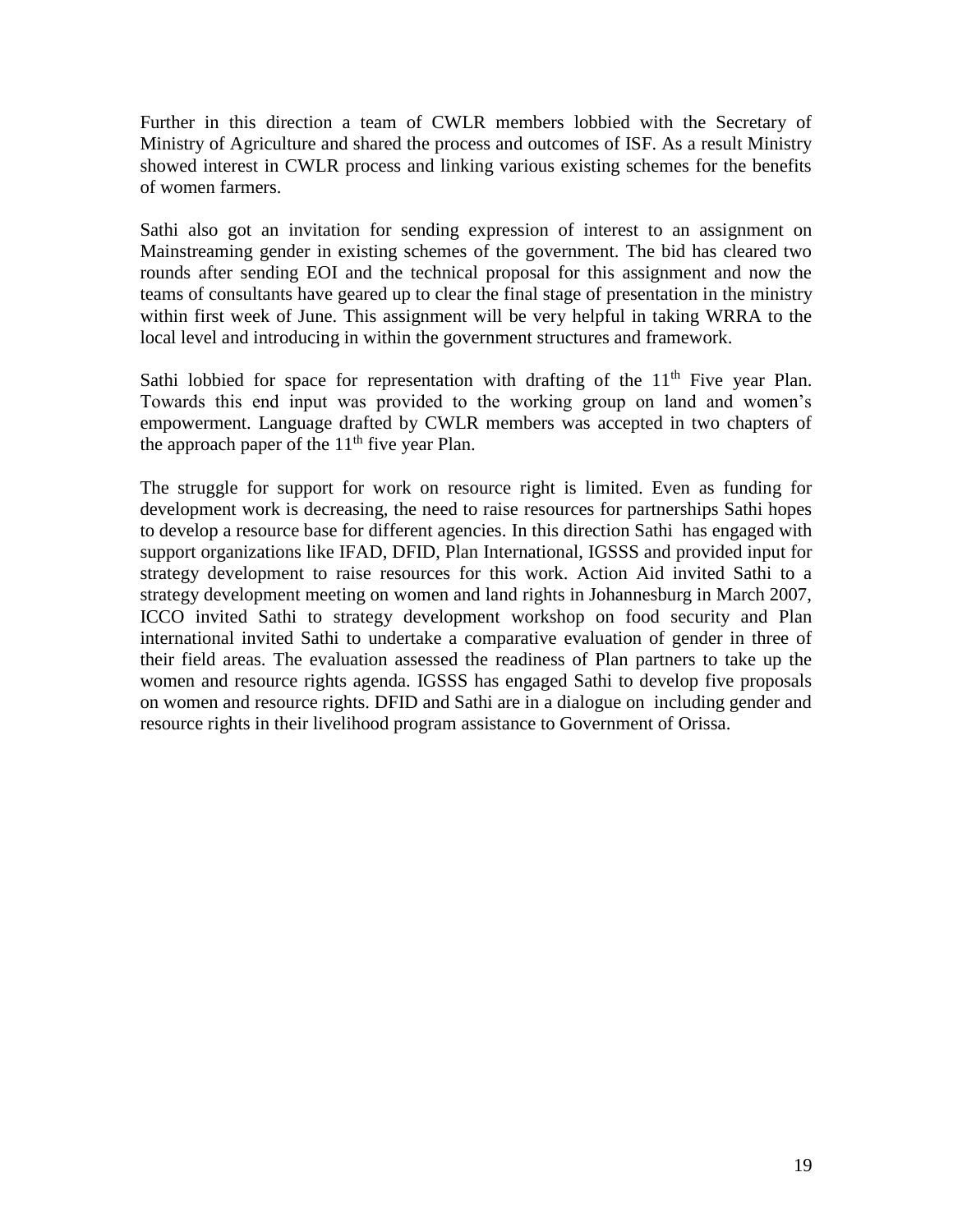#### **Chapter 3 Activities**

This year activities has made people associated with Sathi travel across the globe and intensively in India. While a long list of activities can be down loaded from the sathi web site for details a few can be listed here.

#### **Local Consultations**

# **Meeting on Urban Issues at YWCA, New Delhi.**

*September 2006*

For the first time the concept of a women's zone was discussed at such a length with some core organizations working on the issues like housing, women in migration, labor etc in form of a concrete programmes. Originally developed by Ms.Anila Emmanuel, an architect by profession, 'Ajala' was adopted by Sathi and Joint Women's Programme as a core theme of work and taken forward in further communications on different occasions.

This meeting was aimed to seek partnership of other groups and look at the doability of the programme from different perspectives. An effort to map down the resources in terms of land, human resource, and financial support required for such a programme was done by all the participants together.

The main outcome of the meeting was in form of a strategic workplan for the next six months in partnership with all the groups present in that meeting. Special emphasis was paid on the issue of sharing the concept with wider audience on occasions like India Social Forum and World Social Forum later that year.

The partnership to work on Ajala with Urbanscape is stalled at present as the approach to develop this program does not have consensus of the three groups. The see saw between approached to work has been a learning. While some groups want to engage in keeping the resistance against globalization forces alike, the others may want to focus on documentation tasks, research or being engaged with delivering services. In this scenario developing the concept and being prepared to defend it and market it to get deliverables for women will continue to be a tight rope walk.

## **Meeting of CWLR UP members in Lucknow , Uttar Pradesh**

*September 2006 and December 2006:* 

Sathi played a pioneer role in initiating a local group of CWLR members called 'Srijan' in 2005 to provide a common platform for sharing and moving ahead on the issue on Women and Land Rights in UP. However after being active for a period of about eight months the group started meeting less frequently.

Later in August-September 2006, Sathi made an effort to bring some of them together again on one platform and coordinated a local meeting in Lucknow. It provided the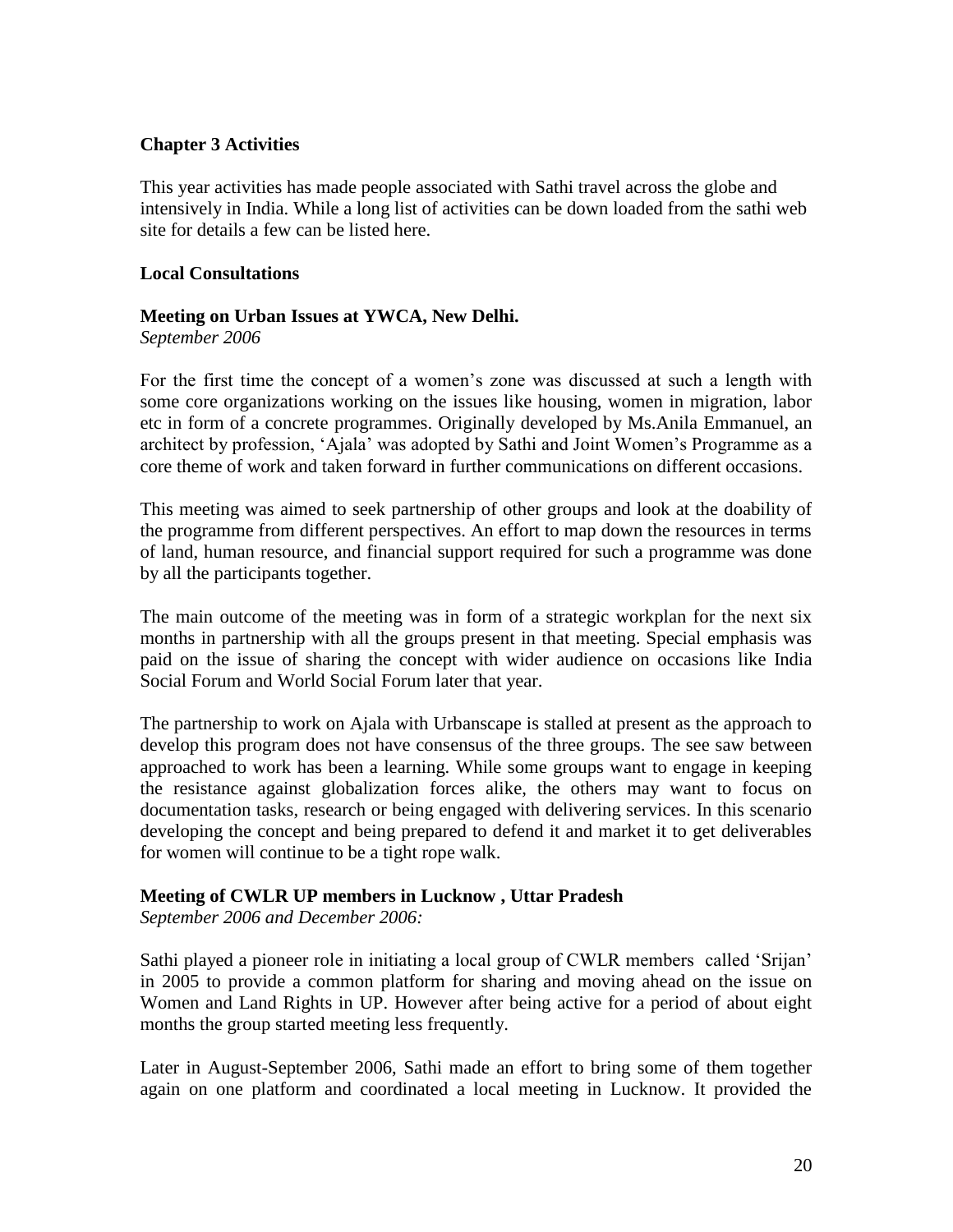members an opportunity to discuss in length the focus and strategies for India Social Forum. A joint session on Interest and Benefits of Women farmers in UP by Gorakhpur environment Action Group (GEAG) and CWLR was a significant outcome of the meeting.

The second follow up meeting in Lucknow was coordinated by Ms.Samreen Usmani from Sathi in December 2007. The meeting was successful in drawing the attention of many local organizations towards the issues and process of CWLR who showed considerable interest in joining the network and working together on the issue. The key outcome on the meeting later came in the form of a proposal for a village knowledge center in Fatehpur which is under consideration for support by some organizations. Some areas for initiating the resource mapping exercise in the state were also discussed in Lucknow.

Sathi invests considerable time in conceptualizing packages that can get women to organize and ask for resources collectively or individually. These efforts then need to be rigorously followed up at the local level so that some women at least can be listed as beneficiaries from efforts of Sathi. Only those who have not got support from existing land right groups have associated with Sathi so far. Other groups who have linked to established forums do participate in Sathi's events to engage in creating a critique of approaches promoted by us. People who have worked on this issue as a larger human right, housing right and land right issue question our credentials to take up work on the base they have created, while others in academic circles are wary incase we print their ideas in a different format. What ever the critique sathi has been recognized as a lone voice that has continued the focus on the issue at a pace that has reminded all to vocalize concerns on women and land.

#### **Consultation on Muslim Women's Land Rights in Fatehpur , Uttar Pradesh** *October 2006*

Bahin and Sathi jointly organized a local consultation in Fathepur district of Uttar Pradesh towards understanding the problem of the muslim women with specific reference to issues relating to land and livelihood and also create awareness among them about their rights.

This consultation was specially organized with the community women prior to India Social Forum to focus on specific demands from within the community and address it at different levels. The main agenda of this consultation was to create awareness in local women about their rights pertaining to land, Initiate discussion on community level income generation programmes and sign the memorandum drafted by Dr.Bina Aggarwal demanding change in *Muslim Personal Law Application Act 1937.* In the consultation Ms.Shaista Amber, President of All India Muslim Women's Personal Law Board steered the process of bringing out the existing demands from the women of the community to the surface and consolidating it together for future course of action.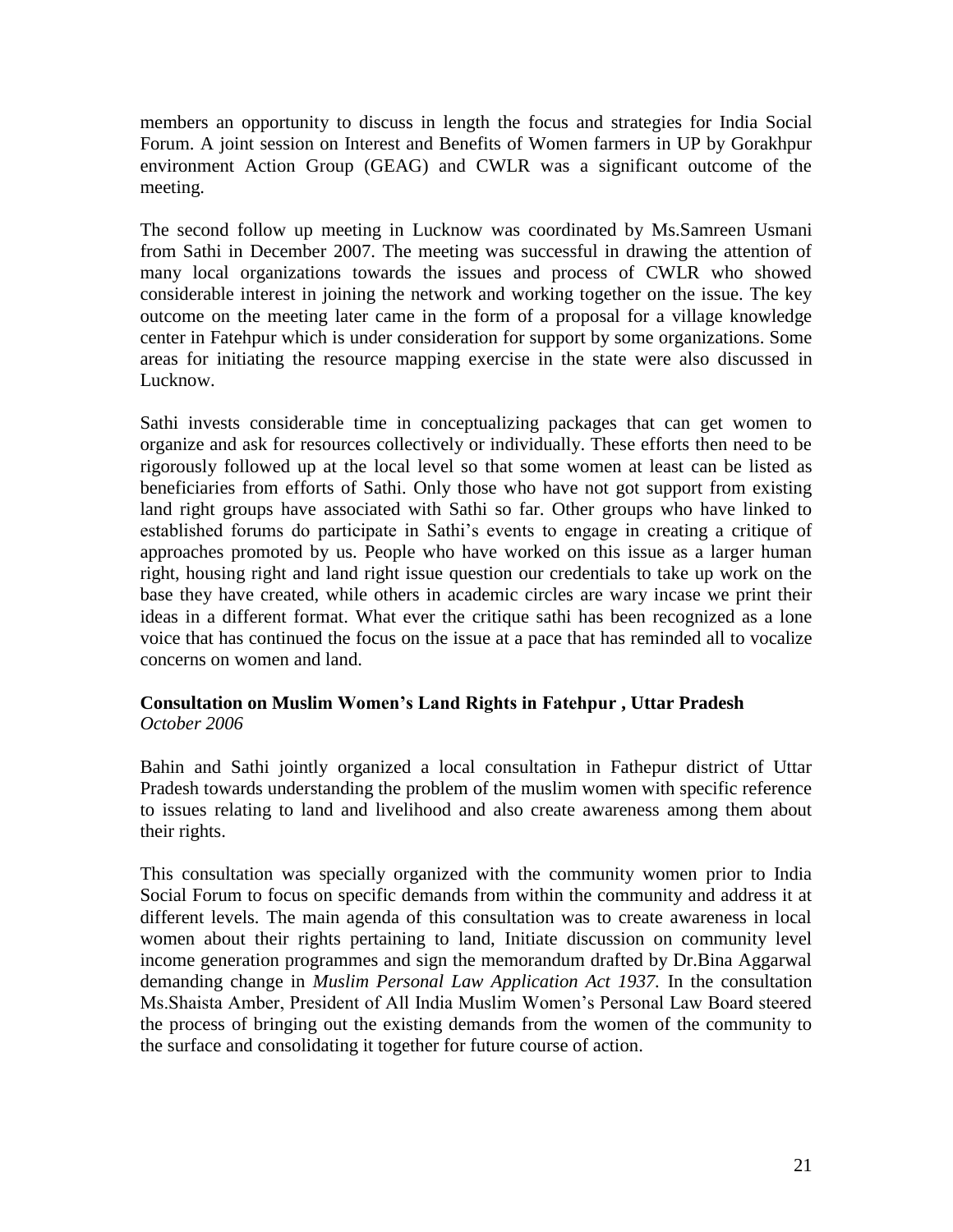Some cases of Muslim women in distress were also identified during the consultations which were taken up by Bahin and followed at later stage. The main outcome of the meeting was in the form of memorandum signed by local women and awareness building among about their inheritance rights in the light of Islamic Laws.

### **Local consultation on Women's Right to Land and Forest in Munsiyari, Uttrakhand** *December 2006*

A local consultation at Munsiyari, Uttrakhand was co-organized with Maati on 2-3 December, 2006 in the direction of moving ahead with the ongoing consultative process on women rights to land and resources.

The agenda for the consultation was to discuss the issues and concerns of local women of Uttarakhand in respect to Land, Resources and Van Panchayat rights with special emphasis on the amendments made in Uttaranchal Panchayat Van Rules, 2005. The application of these rules in the Uttaranchal Forest is likely to change the existing structure of Van Panchayats and also a considerable shift in the usage of forestland from the hands of the community to their use for economic activity. The participants further explored the need, structure and benefits of Information and Resource Centre in context to community in the area. Such a centre will cater to the information needs of the community especially with respect to women.

The distinguishing feature of the consultation was the active and well informed participation of village women, mahila mangal dals, mahila maha sanghs, gram pradhans, block workers of Mahila Samakhya and Ekta Parishad. These groups shared their experiences and the problems confidently with the resource persons. Though having a basic orientation towards their rights these women lacked the thrust and skills of voicing them together for creating impact. Willing to fight for their rights and protest against the new Rules and Regulations on Uttaranchal Panchayat Forest Rule, 2005 was also reflected forcefully in the form of one of recommendation post consultation.

#### **National Activities**

## **National Consultation on Muslim women's land and property rights in Gungoh, Uttar Pradesh**

*April 2006*

The first consultation on Muslim women's land rights was organized in Gungoh, in district Saharanpur of Western Uttar Pradesh between  $26<sup>th</sup>$  to  $27<sup>th</sup>$  April 2006 where Sathi played a significant role of coordinating and bringing together more than 30 organizations working on the issue of Muslim women nationwide. The reason for choosing this place was to honor the Ms Rehana Khan a woman who has waged and won the struggle on land rights.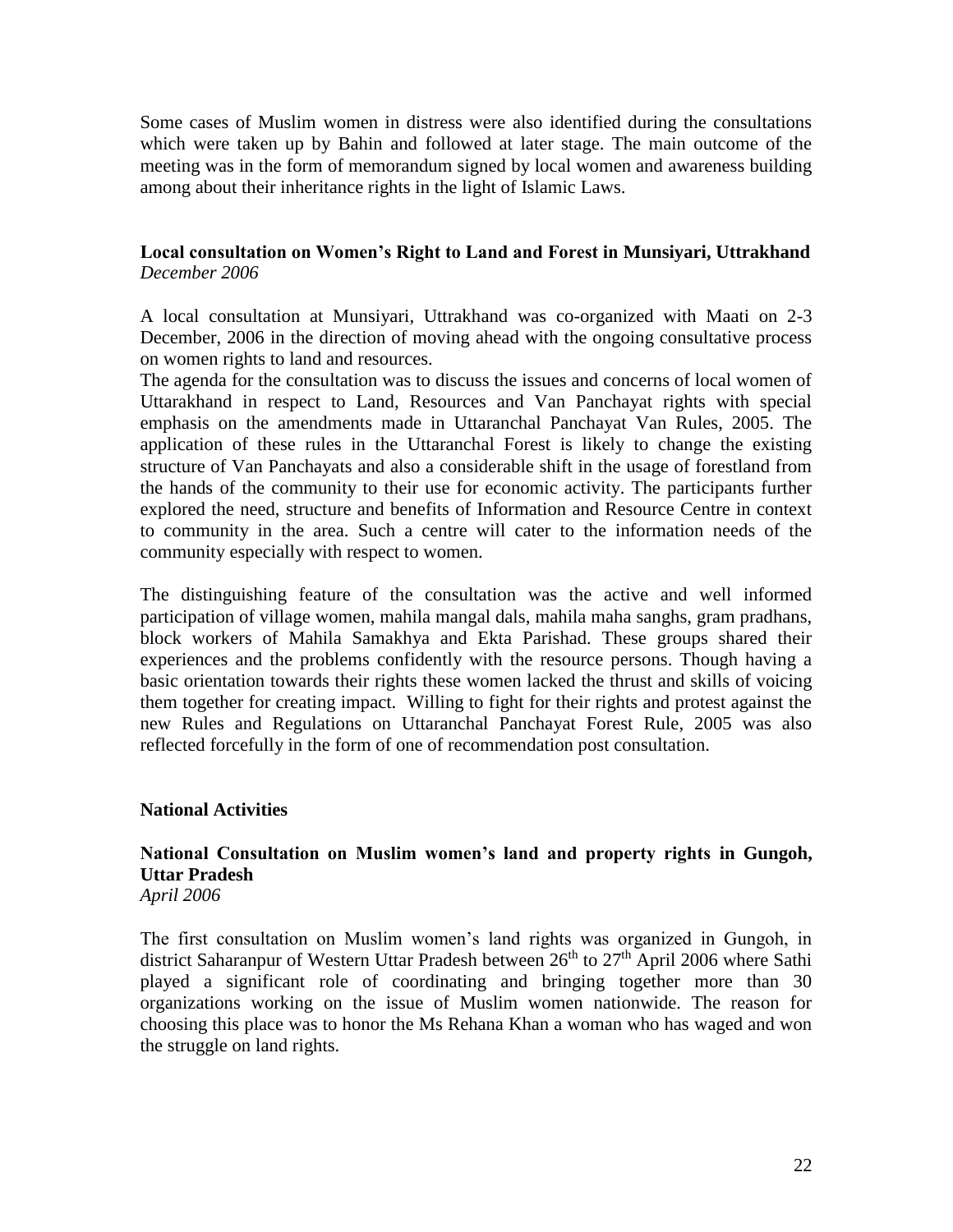The main focus of this consultation was to initiate a multilateral dialogue between community women, religious leaders and government so that the roles and responsibilities of each can be framed as per their commitment to the cause of ensuring land and resource rights to women. The religious leaders acknowledged that Muslim women do not get to claim rights as given in the Shariat. They promised to give land to women to begin group economic activities and to open an information centre. The women became aware that they need to begin asking for property rights within the family and with the government.

The participants signed the memorandum drafted by Dr.Bina Agarwal demanding amendment in Muslim Shariat Application of 1937 which devoid women from getting share in agricultural land as a part of their inheritance right.

Gungoh consultation was one of the first public attempts to understand the context of Muslim women's right in relation to land and economic rights by the members of CWLR. It was realized that the process should not just be seen under Shariat, but also as economic right of Muslim women and government's obligation towards it.

## **National Workshop on Tribal Women's Land Rights in Ranchi, Jharkhand** *August 2006*

The workshop organized with the support of National commission of women was an initiative of sathi along with other local groups of Jharkhand to address the issues related to tribal women's land rights. The main aim of the workshop was to analyze the context of Indigenous women land rights in Jharkhand and to come up with specific set of recommendations applicable to the tribal women of India as a whole towards strengthening their land and inheritance rights.

This workshop got together women from different states talking about the rights of tribal women on land with leaders of their communities. The idea of a state led women resource right agenda was introduced which needed further conceptualization and understanding in the context of customary laws and practices.

At the end of the workshop some specific recommendation emerged as a result of group discussions and deep thinking among the local leaders present on the occasion. These recommendations are not only seen as solution to resolve problems faced by tribal women but also towards the larger interest of the community as a whole. The recommendations were later handed out to the Chief Minister of Jharkhand for due consideration.

#### **Workshop on Women and Land in Bhopal, Madhya Pradesh** *October 2006*

The workshop co-organized with Initiatives for Women in Development (IWID) was aimed at capacity building of local organizations to take up the issue of women and land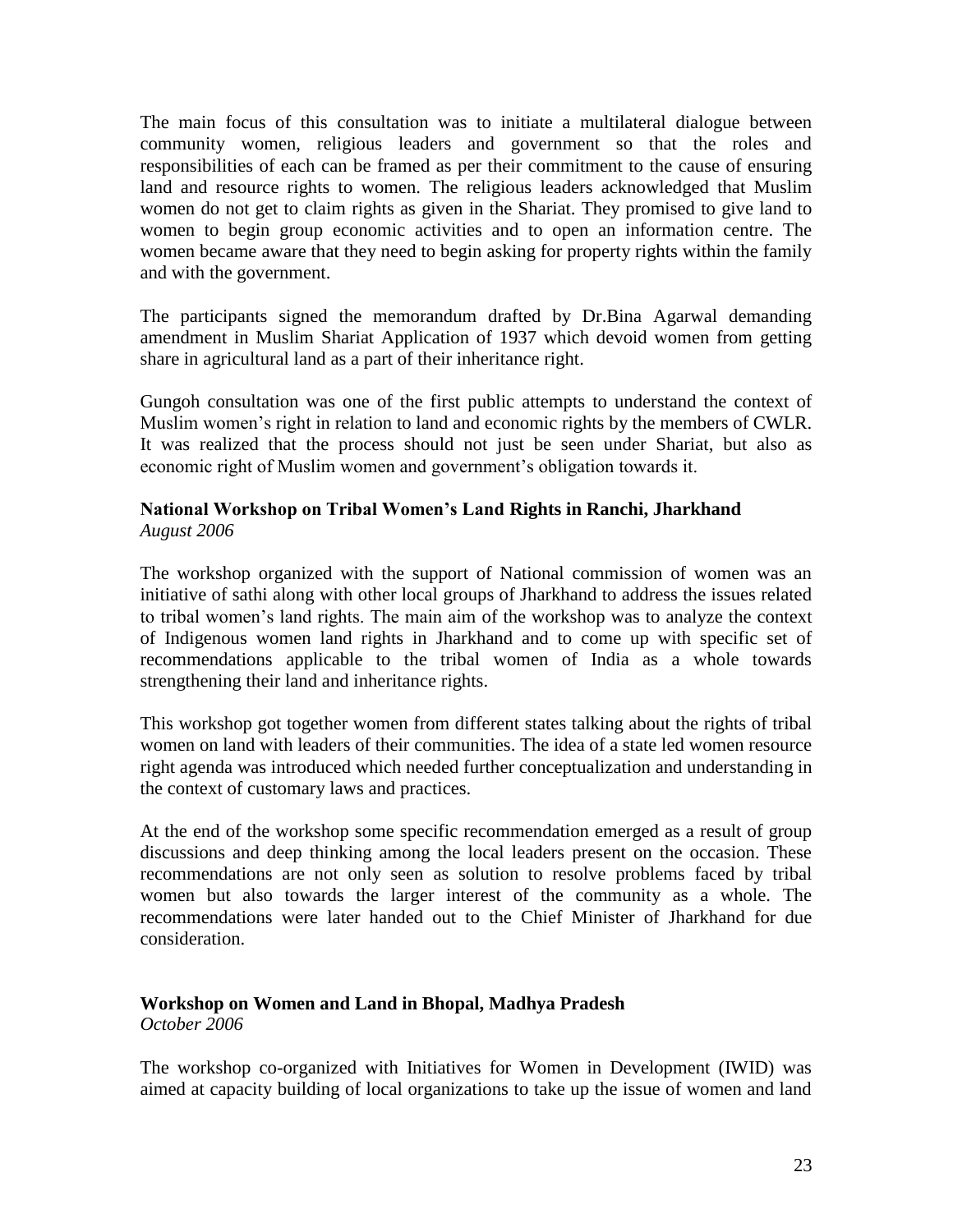independently at the village level and address the needs of community in this respect. Experts like Ms.Seematinee Khot, Ms.Geeta Bhardwaj, Ms.Neelavalli, Dr.Siva Kumar and Mr.Rashmi Katyan trained a group of 30 people on various social, administrative and legal aspects of women and land rights.

The workshop mainly concentrated on the training of local groups to take up resource mapping exercise at the Panchayat level. The aim of this training was to build their understanding on land administration and village survey maps and formulate strategies towards laying claim on such a land marked post survey. The participants were divided in different groups and a set of village patwari maps with resource marked post a village survey was shared by each group.

Another focus of the workshop was to introduce the significance of ICT tools in the resource mapping exercise. Though the trainers were not able to develop some IT related skills with the group in limited time but the sharing helped in developing an understanding on use and abuse of technology in land reforms.

Towards the end the future course of action was discussed in the groups and some organizations committed to take up the resource mapping exercise at their village level.

## **India Social Forum, New Delhi**

*November 2006*

Sathi along with CWLR members organized four thematic consultations in the India Social Forum. The main consultation organized were on

- Rights and interest of women farmers in Uttar Pradesh,
- Land, Resources and Matrimonial rights of Muslim women
- Adivasis Call for Women and Land Rights
- Interest and benefits of women farmers in Uttar Pradesh

The session on Muslim, Tribal and women farmers were organized by CWLR members to address the problem of women and resource rights within the framework of their local and customary practices individually. Expert's fro different social, cultural, religious and political orientation with the issues attended these sessions to seek some concrete suggestions towards strengthening their resource base.

The last session on Women's Space in Development Plans and City Master Plan was independently organized by Sathi All For Partnerships. The session was attended by Ms Medha Patker of NAPM. Though supporting the need for impacting master plan for creating space for poor and marginalized she clearly emphasized role of planners in consulting the community for any successful and sensitive planning. She further added that the urban and rural development need to be planned by gram sabha in villages and basti sabha in cities in decentralized women led teams as they are more sensitive towards issues of family and community rights.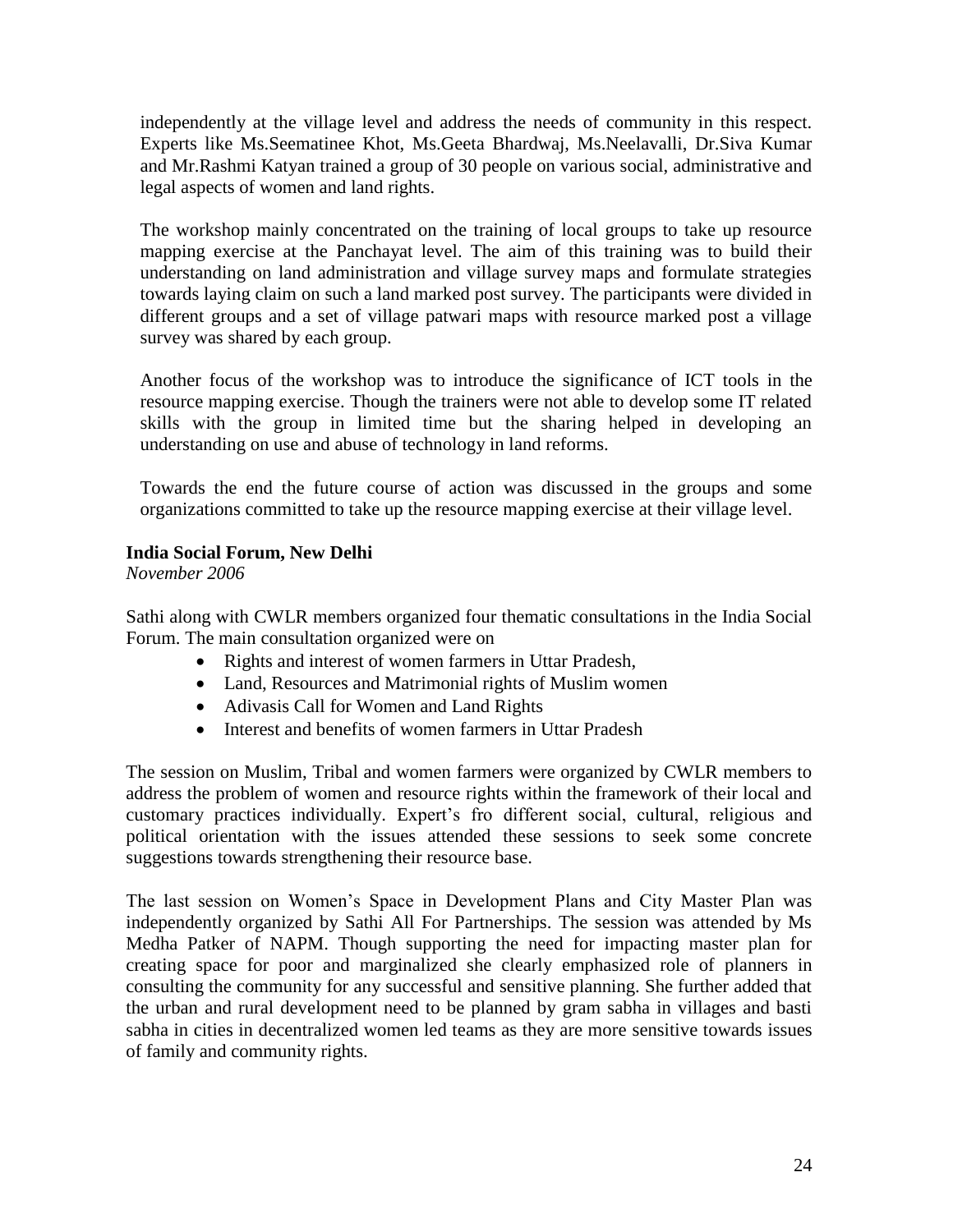As a process, the outcomes of the India Social Forum were shared with Ministry of Agriculture, Ministry of Tribal Affairs and Ministry of Urban Development.

## **National Workshop on Tribal Women's on Land & Livelihood Resources in Jamshedpur, Jharkhand**

*February 2007*

A three day national consultation with the support of Ministry of Tribal Affairs was organized from  $26<sup>th</sup> - 28<sup>th</sup>$  February, 07 at Jan Vikas Kendra, Patel Bagan, Sunder Nagar, Jamshedpur, Jharkhand.

The workshop brought together the organization and grass root workers from different tribal belts across the country for developing a common strategy. The representation was from states of Orissa, Gujarat, Chattisgarh, West Bengal and Jharkhand.

The workshop sought the participation of key resource persons such as Dr.Ramesh Sharan from Ranchi University. Ms Bonani Dhar from UN Solution exchange, Dr.Siva Ramakrishnan from SAKTI, Hyderabad and Mr.Shankar Jaiswal, Advocate. Towards the end a set of recommendation were handed to Shri Nitin Madan Kulkarni, Deputy Commissioner, Jamshedpur as an outcome of the workshop. He responded to it by stating that there is a need to file a PIL in Supreme Court for the rights of women and adhere to the stand of highest judiciary of India in the issue. Besides that the community should sit together and discuss on the rights to be given to women.

## **Meeting on Stock taking and way ahead for CWLR in UNIFEM conference hall, New Delhi.**

*December 2006*

A sharing of the stock taking of Sathi work was done in UNIFEM conference hall before its critiques and members of other civil society organizations. The meeting was attended by Ms Govind Kelkar, UNIFEM, Mr Miloon Kothari, UN special Rapporteur on Housing and Land, Ms Shivani Chaudhary, Ms Shilpa Vasavada, Ms Seema Khot, Ms Jyotsana Chatterjee and Sathi Staff Members.

The presentation of the work was done by Ms Seema Khot and Ms Bhardwaj regarding key roles and responsibilities of the institutions like international implementing agencies, governments and grassroot organizations in implementing Women Resource Rights Agenda at all levels. A proposal regarding a national study for resource mapping of resources was proposed to UNIFEM which was responded well by Ms. Govind Kelkar of UNIFEM for further consideration.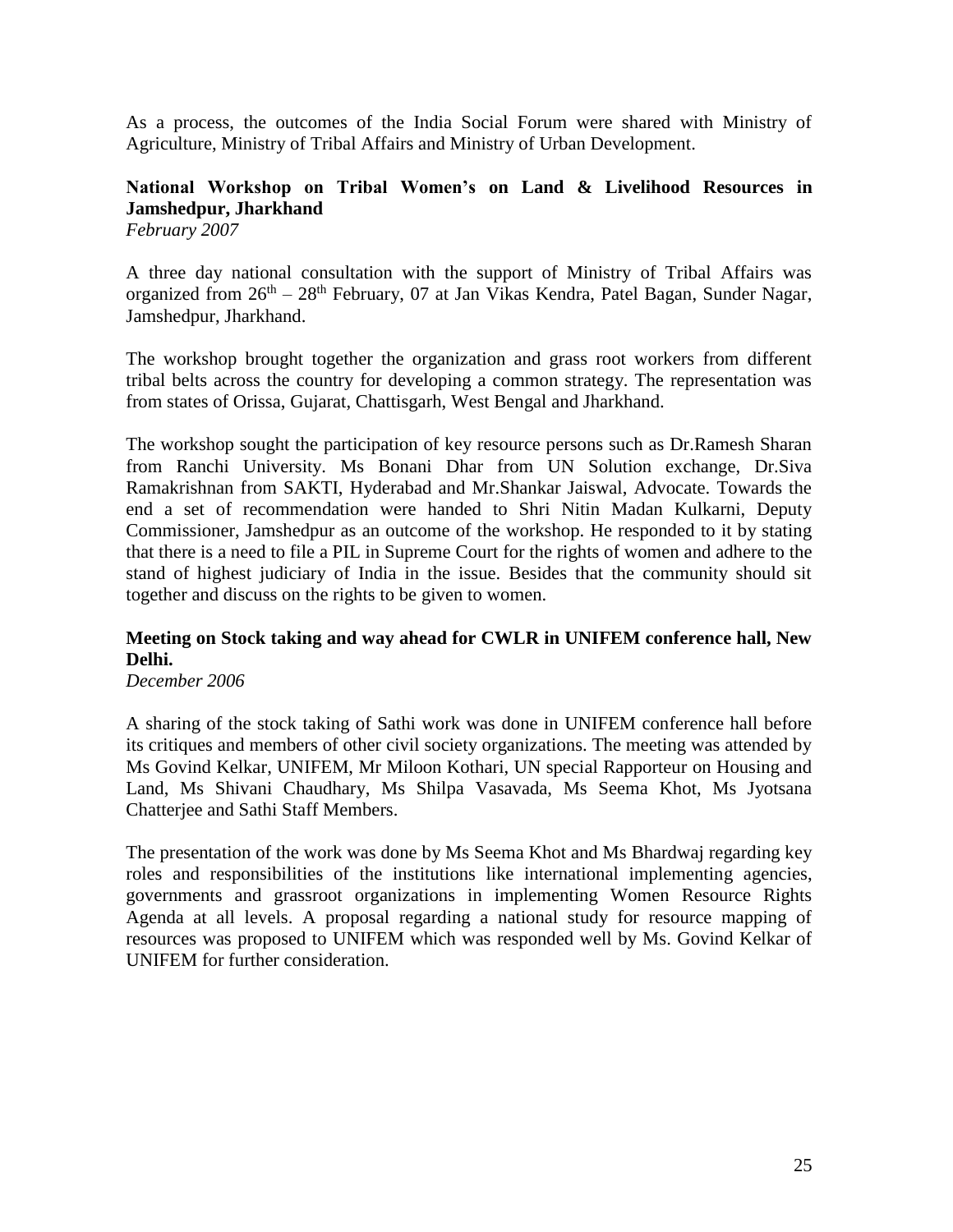#### **International Events**

#### **Gender and Land intervention at the World Urban Forum in Vancouver, Canada** *June 2006*

Shivani Bhardwaj from Sathi all for partnerships represented Consult for Women and Land Rights at World Urban Forum, interacting with international groups on land and housing like UN-Habitat and HIC to bring forth the issue of women and housing in India.

She was also was invited in the round table consultation organized by HIC on housing and shelter. A paper was drafted for this presentation and circulated to all CWLR members and advisors. Some feedback that was received was incorporated to publish a booklet which largely reframed CWLR recommendations in context of urban poor and reiterated the need to place the Women Resource Right Agenda as a central focus for government planning. Hundred copies of this CWLR booklet were personally distributed at the Forum. CWLR gained greater recognition at the Forum. The networks and individuals CWLR connected with were members of UN Habitat, Indigenous peoples groups,

Lobbying efforts at WUF were a part of coordinated efforts organized by Habitat International Coalition of which Sathi all for partnership is a part. Ms. Bhardwaj is also an elected alternate board member of HIC-HLRN. This enables her to learn how a women's forum on land and resource rights could develop a different way of organizing an International coalition that is more women friendly and inclusive.

#### **Representation in World Social Forum in Nairobi, Kenya**

*January 2007*

Sathi successfully coordinated a team consisting of twenty CWLR members at WSF and an exchange programme following it in Kenya. WSF was the first opportunity for these members to communicate in specific group formed on the basis of different thematic areas and tries to look into the issues and concerns of these groups individually. Sathi also played a significant role in coordinating a session on women and resource rights under the human rights caucus of HDHRC at WSF.

The need and framework of a universally applicable Women's Resource Rights Agenda was discussed at many occasions between the member groups. This programme also provided the participants an opportunity to strategies and develop WRRA in their local context. As an outcome of this brainstorming session the participants developed a plan of action for adopting this agenda in their local settings and shared with rest of the members.

The CWLR team could achieve significant alliance building at the World Social Forum held in Nairobi from 20-24 January 2007. Sathi representative spoke at the feminist dialogue events organised from 17- 19 Jan where the women resource right agenda was shared. The idea of promoting women managed zones in urban and rural areas were shared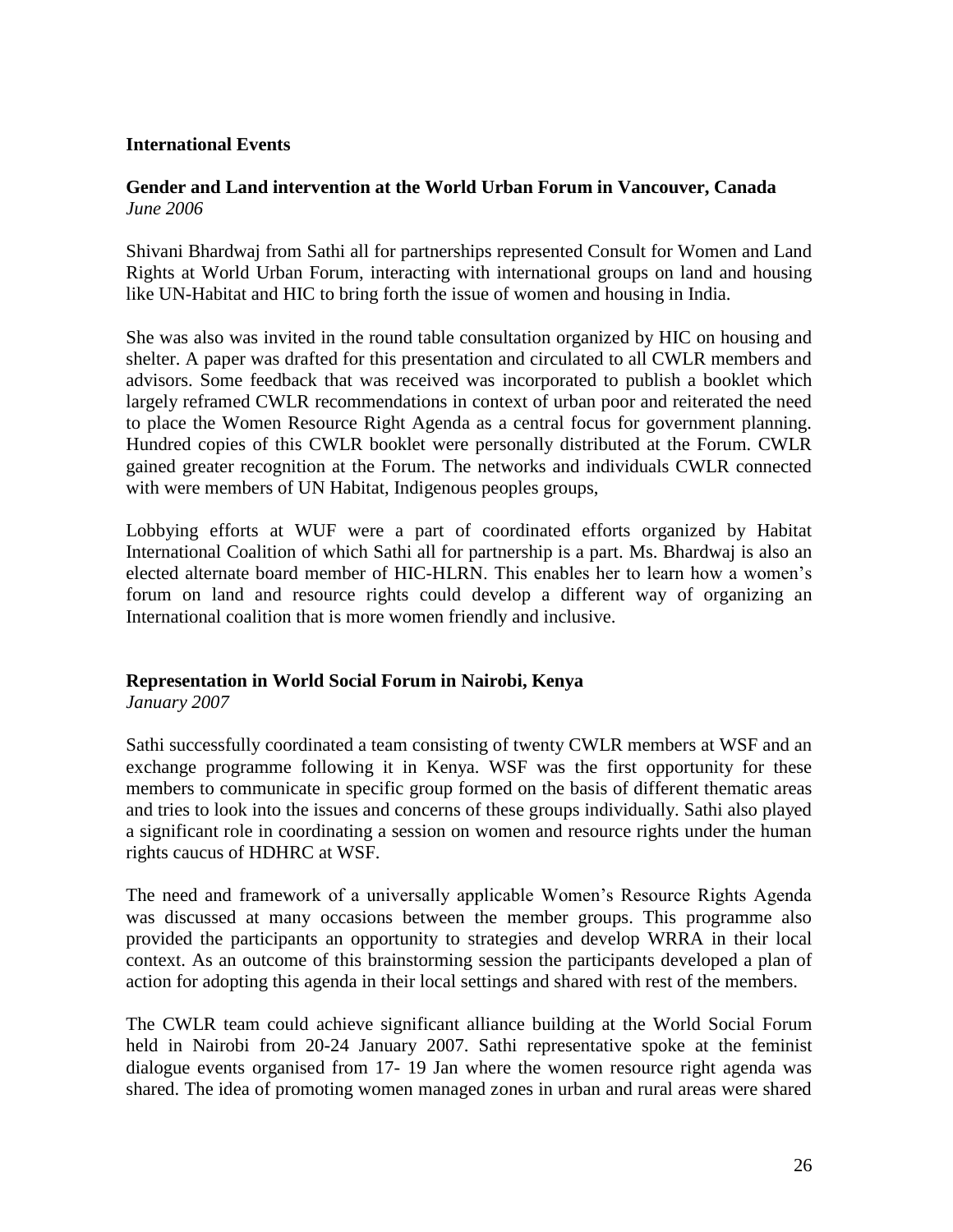at the session on response to militarization and violence. Among other this caught the attention of Kamal Bhasin, Linda Chistiansen, Azra Talat and Kumi Samuel. A joint session with Action Aid and KLA on women and Land got subsequent attention of the masses.

Apart from this an exchange programme with Daughters of Mumbi and presentation in UN Habitat helped in boosting the confidence of the network and energized them to jointly work for the cause on women and resource rights.

Besided the events mentioned in the list there are more than 25 events in the year 2006- 2007 where SATHI has actively participated and put forth the issue of women's land and resource rights in different contexts. Sathi team has been successful in making an impact in these events and pushing the CWLR agenda forward.

## **Strategizing women and land in Action Aids food right campaign, Johannesburg, South Africa**

March 2007

Sathi was invited along with four other Action aid partners to develop strategy and activity around food rights campaign of Action Aid internationally. Sathi's contribution was to stress that the issue required a campaign of its own in form of WRRA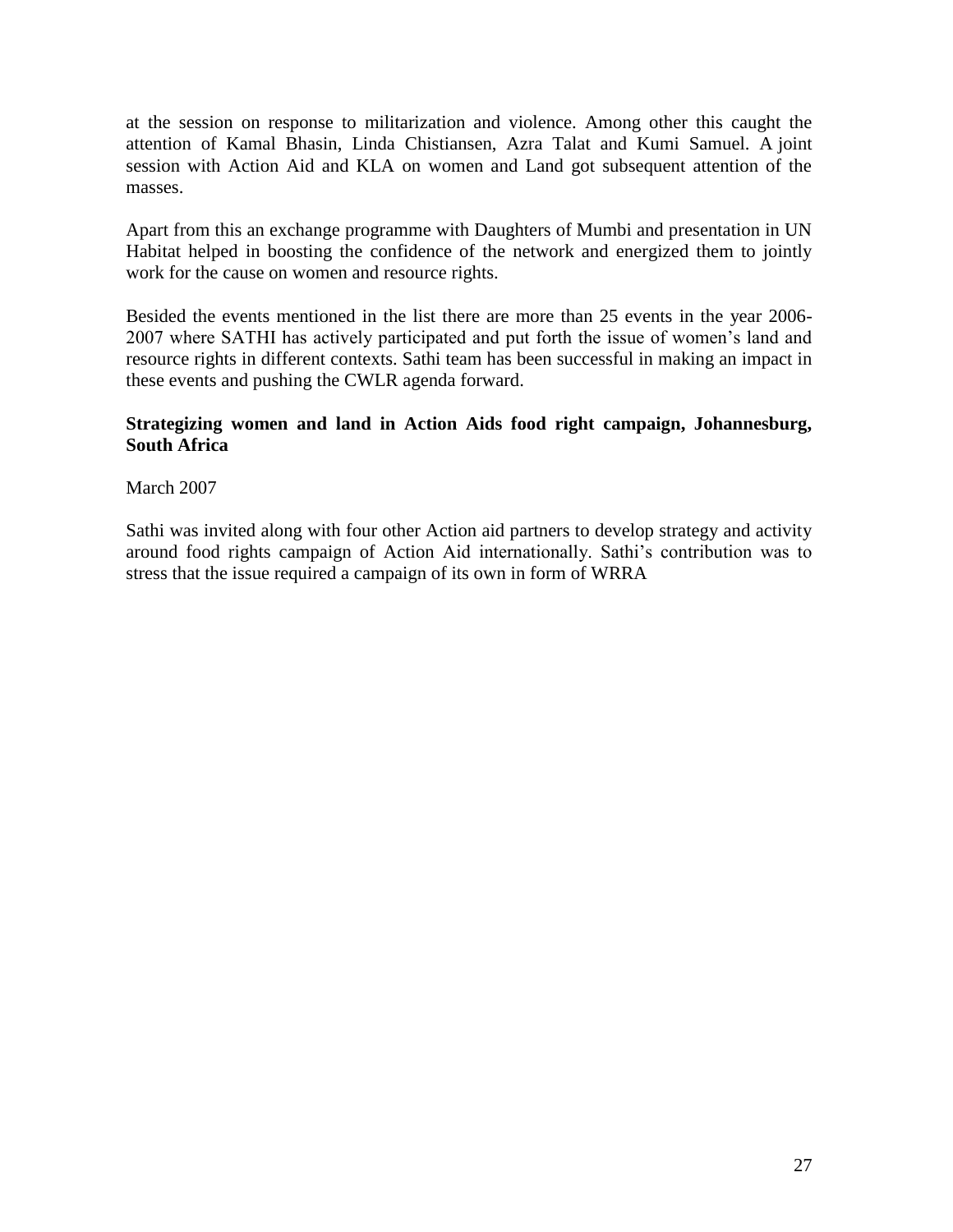#### **Chapter 4**

#### **Skill Development of Sathi Staff**

#### **Training on local level web hosting at OWSA** *November 2006*

The staff of Sathi all for Partnership attended a three day training programme on Local Language Web Hosting and Communication organized by One World South Asia from 21st to 24th November, 2006. The training is intended to help the civil society organizations like Sathi and networks of grass root organization to have quality web presence – in English and other local language of choice; and exploit this platform for developmental communication and advocacy. The training witnessed the participants from countries like Bangaladesh, Nepal and India. The training was facilitated by Mr Kedar Dash, Mr Naimur Rehman, Mr Rahul, Ms Shalini and Ms Geetha Bhardwaj

The participants were exposed to an easy-to-use tool, customized on open source Content Management System (CMS) – Plone, which the organizations can use with little technical expertise.

Through the training requisite expertise was developed through an appropriate training model that provides input on content management, graphics design, ecommunication strategy, and hosting  $\&$  site management. The model also involves post implementation handholding support to reinforce these newly acquired skills and to resolve any difficulty in partners' work on the web.

The training facilitated the organizations and its staff to improve the flow of locale information at the grassroots and facilitate information and knowledge exchange among development practitioners and key stakeholders, communicate development issues effectively, advocate for better transparency in governance a, enhance the use of ICTs as a strategic communication tool and Support development of an online community of development practitioners to lobby for proactive state and civil society action on issues affecting the poor and marginalized.

#### **Workshop on lobbying and advocacy organized by IPAC**

*November 2006*

3-day national workshop training on " Lobby and Advocacy was jointly organized by Indraprastha Public Affairs Centre (IPAC) New Delhi and BBO Netherlands on 27- 29 November in Delhi in which Ms Tanushree Saxena, staff of Sathi along with the 3 members of the Consult for Women and Land Rights participated. The participation was from different states of India and also from neighborhood country Nepal.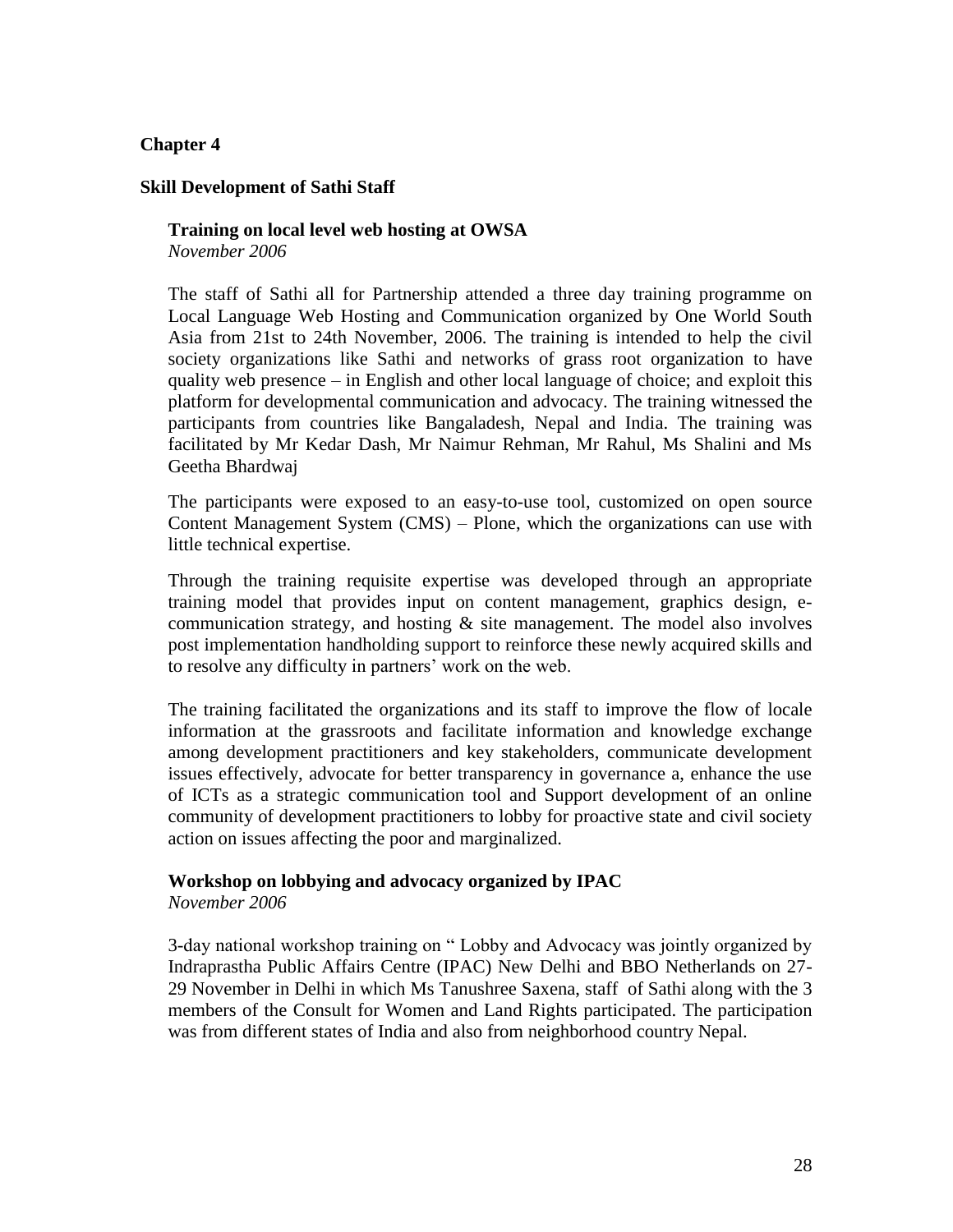The workshop was built on the experiences that BBO has had in non-profit lobbying for over a decade. The workshop was facilitated by Mr. Govert Van Oord, Senior Advisor in Public Affairs at BBO, and Mr. Narender Kumar.

The workshop exposed the participants from various voluntary organizations to new techniques in influencing decision making processes for Non-profit sector, in particular, the lobbying. The workshop not only helped individual participants to get a better understanding on lobbying, it also facilitated exchange of experiences which could be the foundation for a long term professional relationship.

The workshop gave hands on experience through group work and mock lobbying practices on the basis of which each individual organization representatives took the lessons. Also based on the basic conditions for lobbying three questions key to an organization / network while considering lobbying work -What is in place in my organization? What needs to be developed? What is very difficult to realize? - were addressed.

## **CWLR training on strategizing the road ahead**

*December 2006*

A two day national training on "Strategic Planning – A road Ahead for CWLR" was organized by Sathi All For Partnership, Secretariat of CWLR on 13-14<sup>th</sup> December, 2006 in New Delhi. The training was facilitated by Ms Shilpa Vasavada, Ms Seema Khot, Ms Geetha Bhardwaj and Ms Josefina Orra.

The key to the training was to expose the participants to new techniques on how to strengthen the already existing network and also regularly build on the network. The training outlined the brief road ahead for CWLR focused on the work in the thematic areas. The training not only helped individual participants to get a better understanding on the use of networking but it also helped in the capacity building of grass root level organization. It also facilitated exchange of grass root level experiences which could be the foundation for a long term strategy.

The training module was broken in four sessions; How to build the Thematic Areas?, Evaluation parameters for CWLR, Strategic planning - road ahead on the options, Use of ICT and knowledge centers and Responses to the critique.

The training module helped to further develop the thematic areas with the formulation of long term strategy for each. Then the various indicators required to evaluate the work of any organization was introduced specifically the necessary evaluation parameters to gauze the work done so far by CWLR by raising the critical issues and the road ahead for future work was also laid down. On the basis of this a presentation highlighting the achievements and drawbacks was worked by the members of CWLR. The presentation was showed to its members, friends and critiques by Ms Seema Khot, to which vivid responses were added from Ms Govind Kelkar, Mr Miloon Kothari, Ms Jyotsana Chatterjee.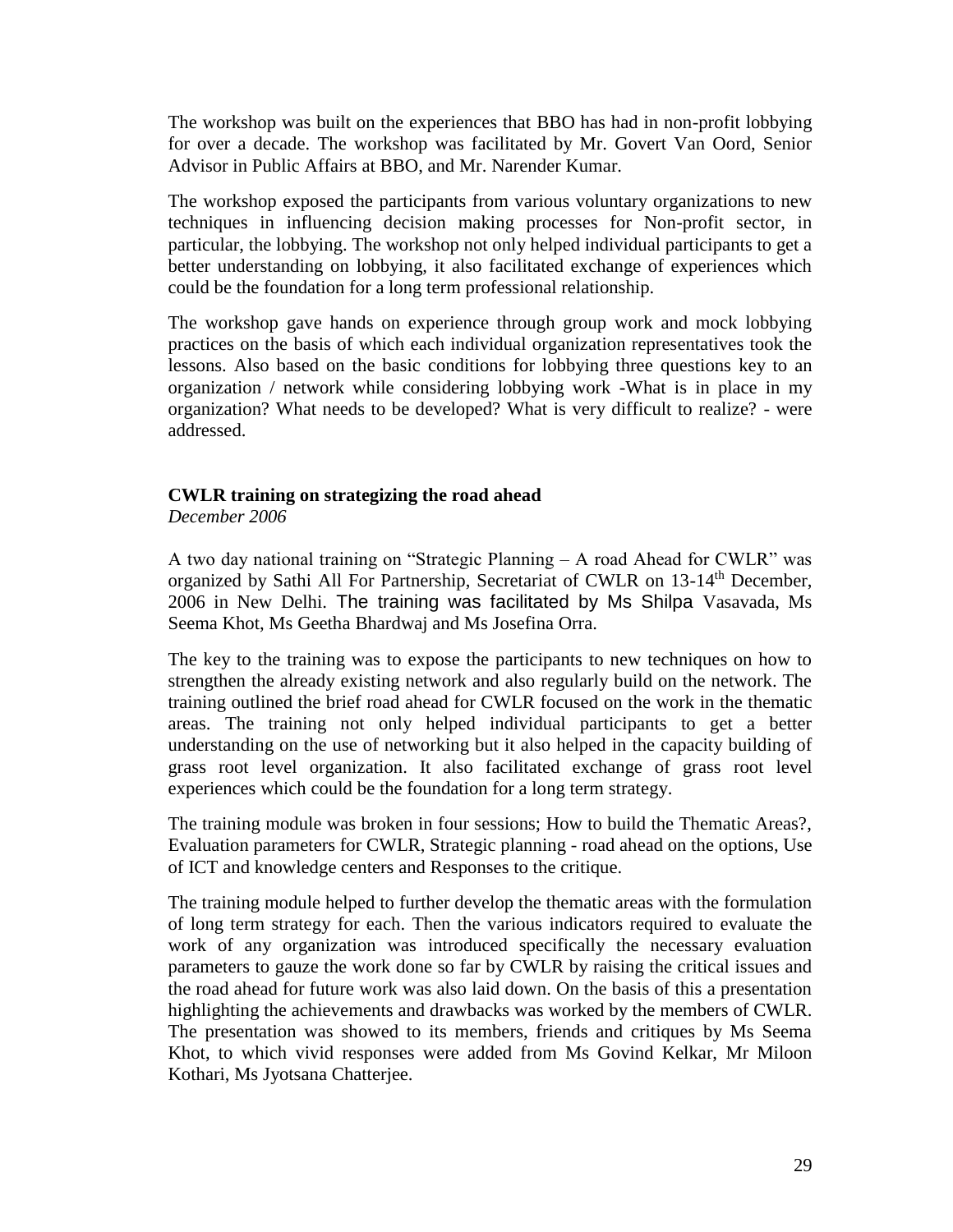## **Chapter 5**

## **Resource Center**

## **CWLR SECRETARIAT**

Consult for Women and Land Rights secretariat is presently held by Sathi All For Partnerships. It was entrusted as the secretariat by CWLR members at the National Workshop in Allahabad in May 2004 and reinforced at the international consultation organized at UNDP hall in November 2005. The secretariat is the coordinating and implementing body of CWLR's activities and policy objectives as formulated by the executive committee. The secretariat works in close collaboration with the executive committee and at present all CWLR members work as honorary members.

The Consult for Women and Land Rights members operates through the secretariat that is responsible for firming a program of action for developing a program on women and resource rights by:

- 1. Building alliances with CWLR members.
- 2. Building awareness on Women's Land Rights.
- 3. Protection and promotion of Women land and resource rights.
- 4. Organizing and carrying out state-level meetings and one national-level workshop in collaboration with other grass root organizations as part of the Consult on Women and Land Rights.
- 5. Organizing civil society and NGO interface with the government.
- 6. Developing pilot initiatives on women and resource rights.
- 7. Strengthening the Consult for women and land rights with state level chapters and learning from International exchange programs.

#### **Sathi Website (www.sathiallforpartnerships.org)**

Sathi All for Partnerships has a website [www.sathiallforpartnerships.org](http://www.sathiallforpartnerships.org/) which is maintained and updated regularly by the staff of Sathi. All the initiatives undertaken with current programs and events are continuously updated.

Ms Geeta Govil along with Mr Sumeet Minhas initiated this effort to create a platform to make the work visible of Sathi. They crafted the outlay and design of the site keeping it very simple and informative.

Sathi All For Partnerships as a secretariat of Consult for Women and Land Rights has also created a website of CWLR, [www.cwlr.net](http://www.cwlr.net/) which is co managed and updated by staff of Sathi and One World South Asia, New Delhi. The site of CWLR is build on open source Content Management System – Plone which can be used with little technical expertise, for which the staff of Sathi has undergone a three day training by One World South Asia.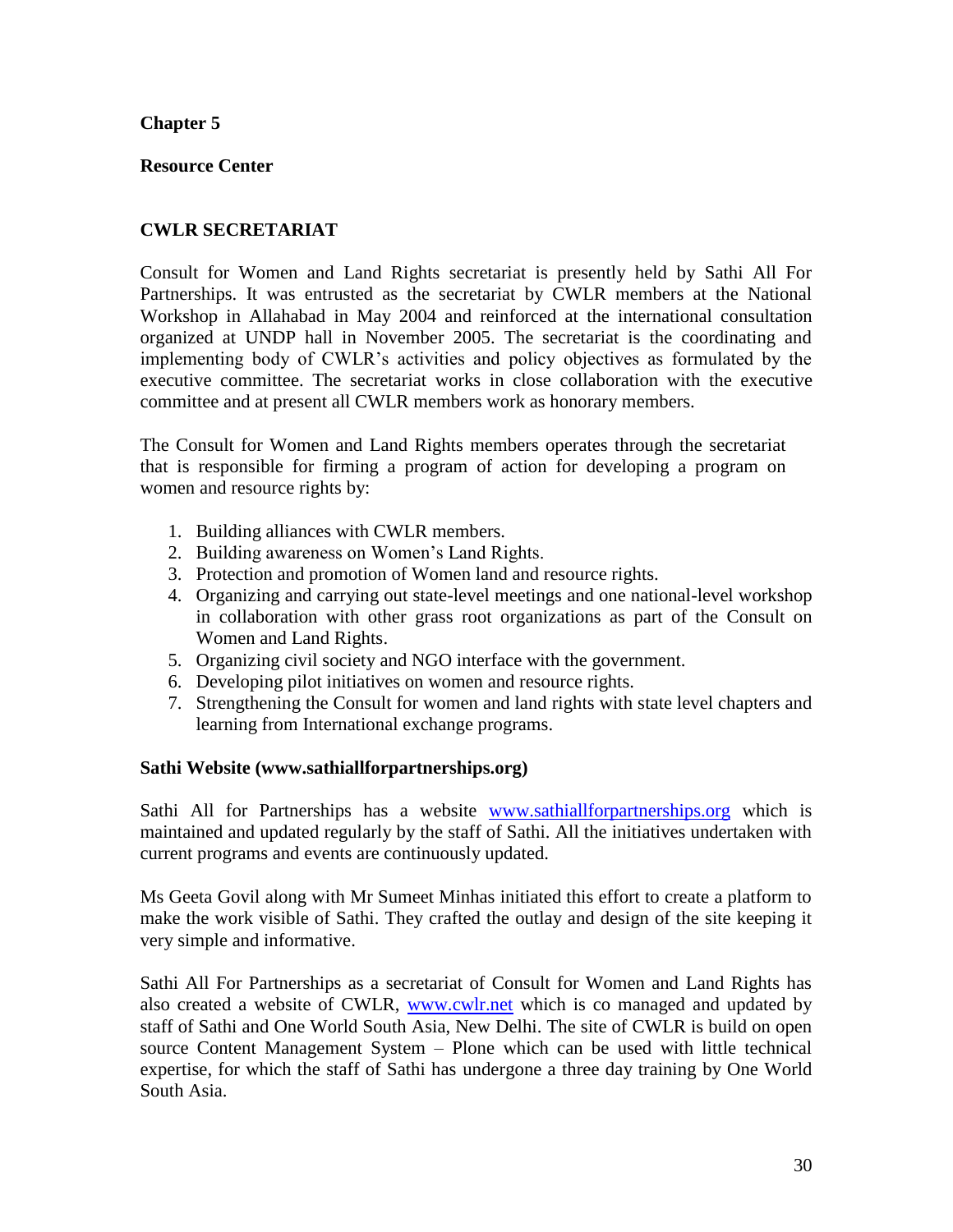The CWLR website is very interactive and informative drawing the latest updates from OWSA on gender issues. it has many features as Events, reports, Photo gallery, Latest Updates, etc.

## **Sathi Training Manual: '***Land and Resources to her, Prosperity for All'*

This training manual is collated by Sathi all for partnerships which aims to assist group's towards developing their organizational and community support for working on the issue of women and land rights including diverse aspects ranging from individual rights within inheritance laws to rights of the marginalized within government policies and programs

Its different modules unfold a training program given in form of organized sessions for trainers and resource. These sessions now need to be field tested and rewritten after feedback from the use of the written material.

## **Objective of the manual**

- 1. Training and resource manual will orient organizations and individuals to the issue of women land and resource rights.
- 2. It will provide resources to individuals to develop their skills to lobby and advocate for their particular issues within a given geographical area.
- 3. It will explain the women resource right agenda as a gateway to approach the issue of women land and resources.

The availability of a manual will strengthen the ongoing work of capacity building of the organizations, women groups and trainers on women's land right and develop human resource to work on the issue in the state as well as the regional, national and international level.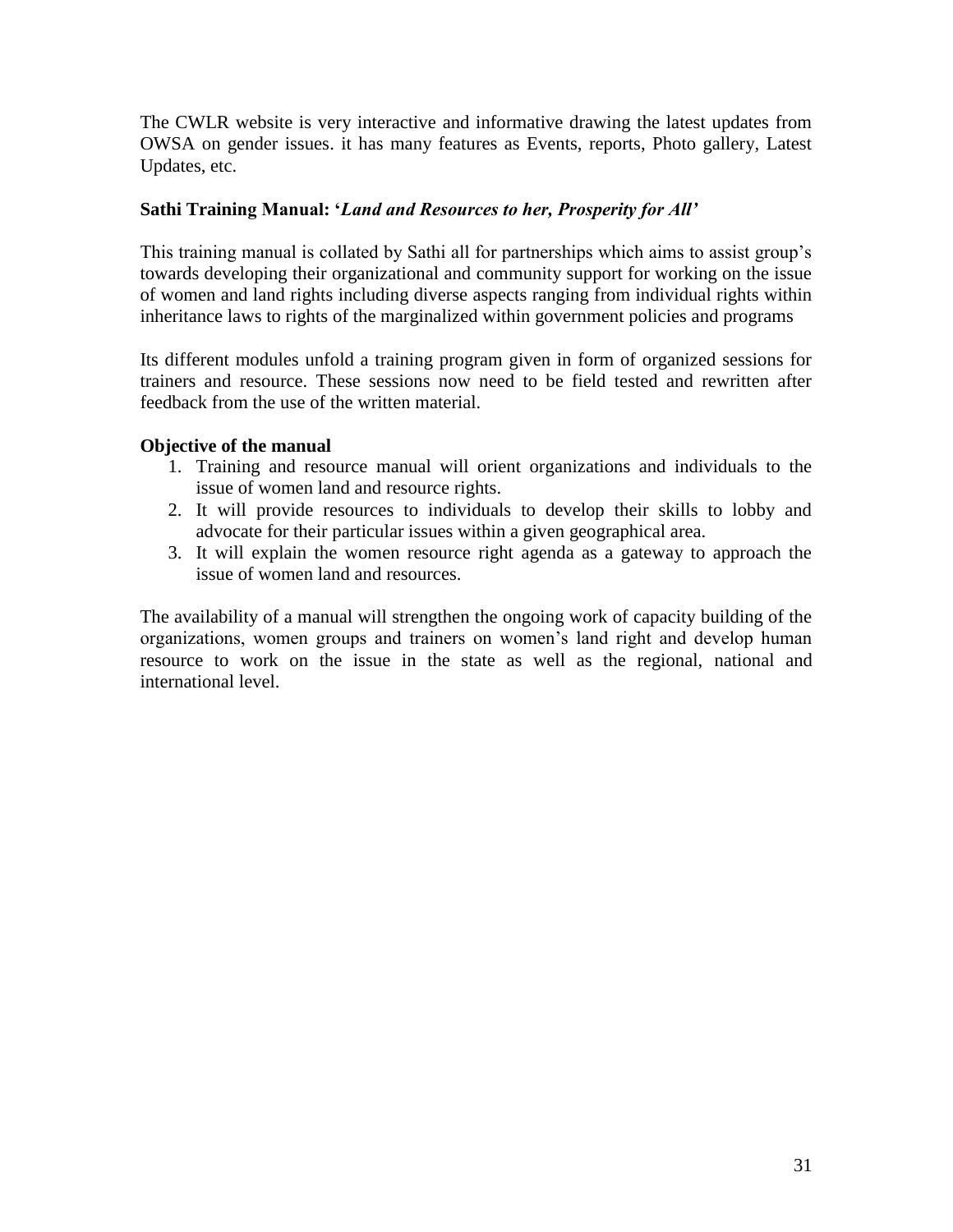## **Chapter 7**

### **Publications**

#### **1. Kaise Hon Hansil Mahila Aur Bhoomi Adhikaaar:**

Month of publication: September 2006

Talking about the possible ways in which the suggested eight steps can work towards achieving Women's Resource Rights Agenda at Panchayat level, this publication is one of our first potential resources in Hindi. The publication also makes an effort towards collating the process of CWLR so far towards increasing the land and resource base of the community women.

This twenty paged booklet is divided into five sections: About Consult for Women and Land Rights, Background of Women and Land Rights, Some steps towards formation of women's groups, some suggestions for the government machinery and Role of different NGO's on the issue of women and Land Rights.

The booklet specifically suggests some concrete steps for the government in order to safeguard their existing rights and also strengthen these rights by providing new opportunities through amending laws, introducing women friendly policies and programmes and also by determining their specific share in the government budgets.

#### **2. Muslim brochure:**

Month of Publication: November 2006

Published to substantiate the lobby efforts during India Social forum (November 2006) along with the support of Women's Research Action Group (WRAG), this brochure gives a brief understanding of the issue of Muslim women's Land, Resources and Matrimonial Rights and also talks of some viable solutions that have come up in a series of consultations towards increasing the land and resource base of Muslim Women.

The content of this brochure is split under the following heads: Background of Muslim Womens Land Rights work, our demand, Muslim Women's Matrimonial Rights, Muslim Women's Land Rights, Recommendations to increase Indian Muslim Women's Land and Resource Rights and aiming for concrete steps.

It is through this publication that Sathi has placed a concrete demand on the behalf of Muslim women saying that "Muslim Women should get right to property including agricultural land both in natal and matrimonial property and be active recipient of government land grants and government programs". It also talks of some concrete steps in form of awareness building programmes, signature campaigns and lobby initiatives at all levels to address the issue of their rights.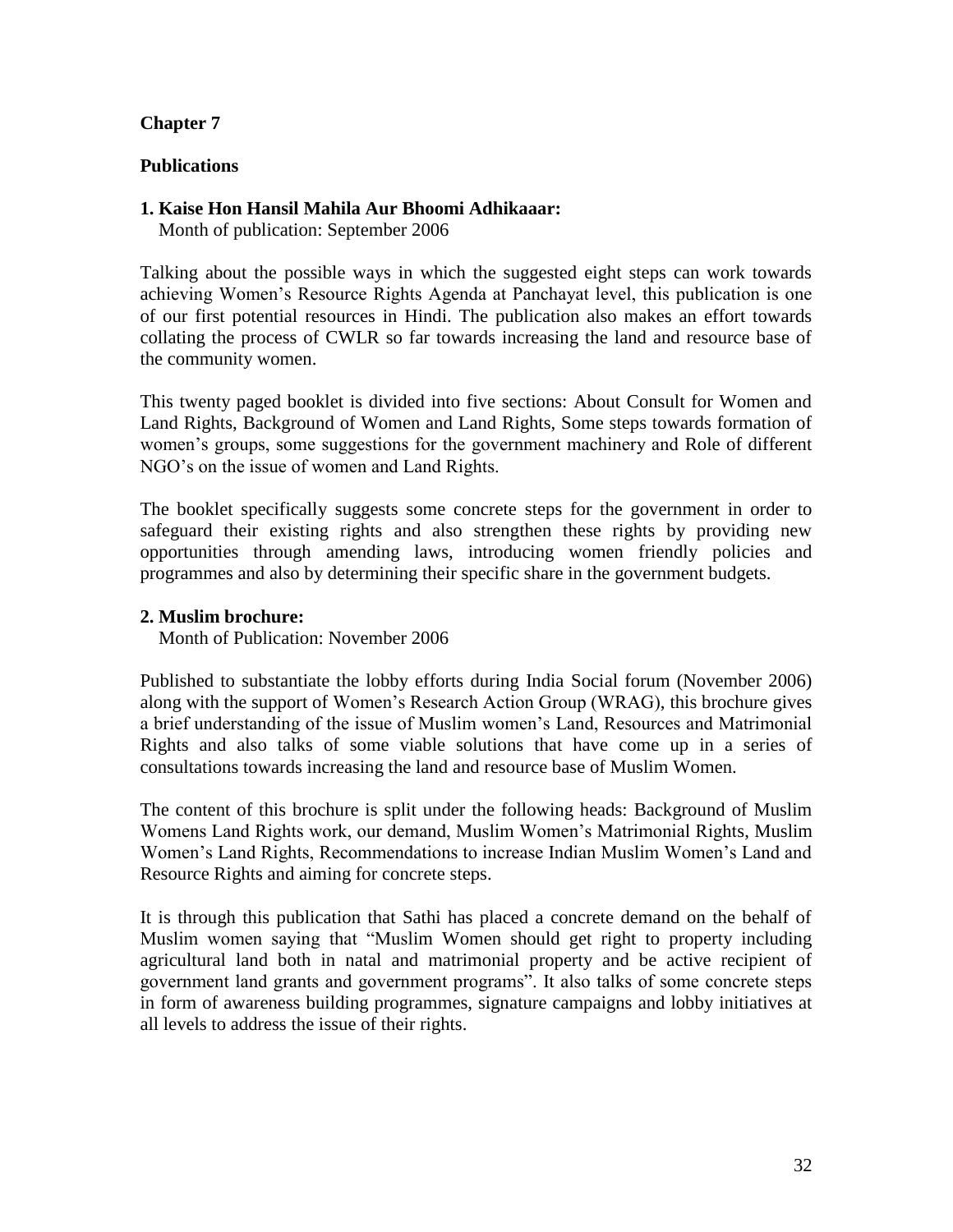## **3. Tribal Brochure:**

Month of Publication: November 2006

Also published with the aim of supporting the call for tribal women's land and resource rights during initially during the lobby efforts for India Social Forum in November 2006, the brochure talks of creating a favorable environment and listing down the recommendation towards realizing tribal women's right to land, livelihood and resources. The recommendations listed in the brochure is the outcome of the series of consultation held in Jharkhand by CWLR members including the one held in Ranchi with the support of National Commission for Women in August 2006.

The content of this brochure specifically focuses on these issues: Understanding the issue, the CWLR process, recommendations for tribal women framers, and institutional mechanisms like government and non-government organizations, women's resource right zones and CWLR's appeal to civil society land tribal leadership.

This brochure not only talks about the inheritance rights of tribal women under the purview of their customary rights but also discusses at length related issues like their control on allied resources like water, forest, institutional support for credits etc. Another important focus of the brochure is on discussing the need and structure of women's resource right zone in tribal areas which should be located close to natural habitat of the tribal community, providing services with short stay homes, health, information and training centers to assist in access to government programmes. This brochure towards the end makes an appeal to the civil society towards making a tribal policy with specific commitment of adopting WRRA and thereby increasing gender equity in the tribal community.

#### **4. Issues and Strategies regarding Social Security, Land and Livelihood Resources**

#### **for Tribal Women of Santhal Pargana (Jharkhand)**

Month of Publication: December 2006

This book is based on the study done by Gender Livelihoods and Resource Forum (GLRF), one of the active members of the CWLR on Tribal women's access to land and resources in the Santhal Pargana region of Jharkhand. This book can be seen as an initial documentation of athe preliminary study done by GLRF on the 'gender crisis' emerging within the Adivasi society based on various methodologies ranging from village surveys, case interviews, opinion gathering and discussion workshops.

This book captures through interview the fact that the customary practices earlier protecting the rights of tribal women have been constantly eroded. This is making the issue of social security and livelihood rights of adivasi women o the issue of social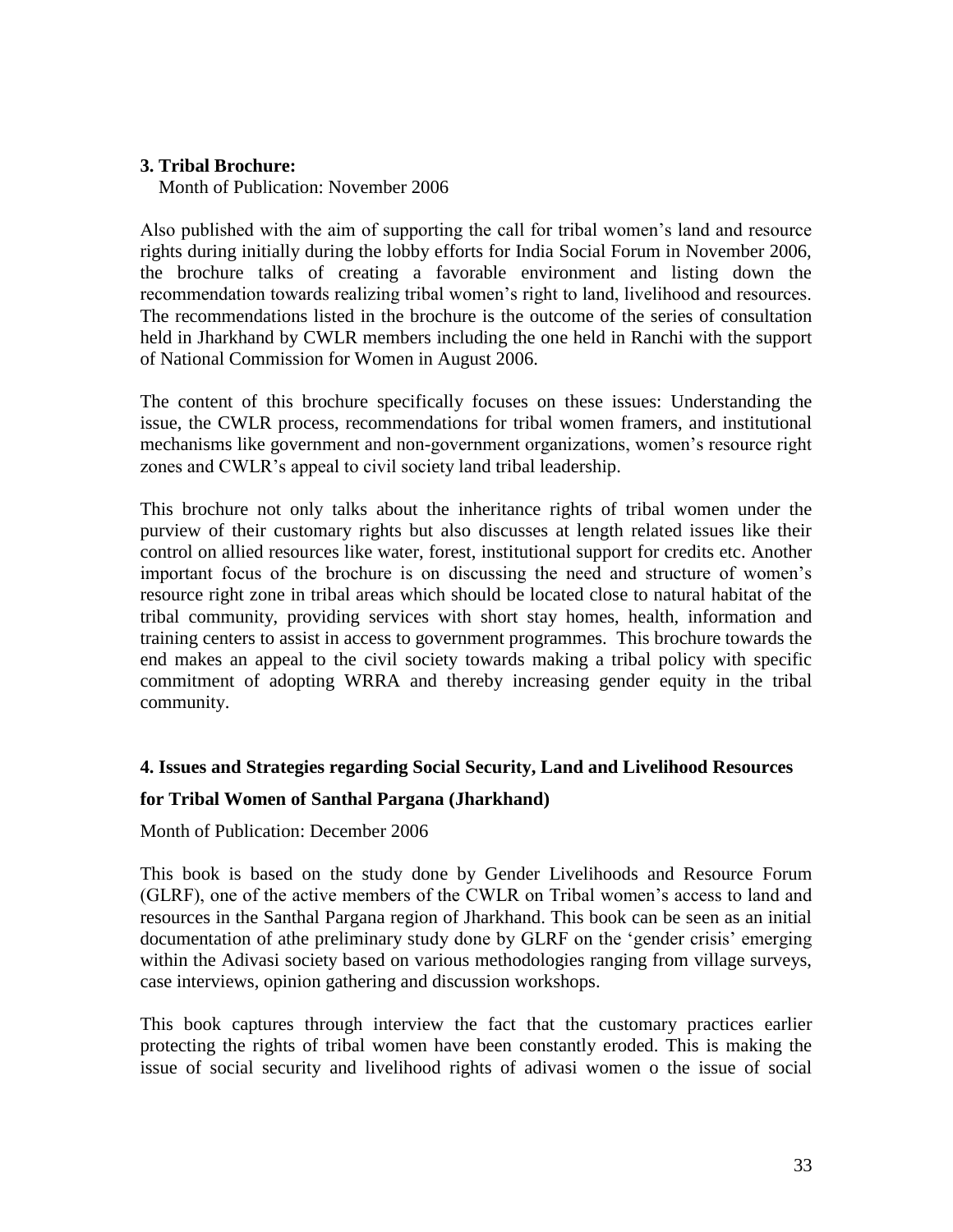security and livelihood rights of adivasi women needs as an emergent need to be recognized and readdressed.

The book also discusses at length the need, objective, methodology and outcome of the study in detail to maintain credibility and interest regarding the document in the readers mind. Towards the end the study mentions A common strategy for working together and moving ahead on the issue in a way that is acceptable to the majority of tribal women and would lead to concrete results.

#### **5. Implementing Land and Resource Rights for Women: Revitalizing Communities**

#### **Through- Women Resource Right Agenda**

#### Month of Publication: January 2007

Discussing the workable strategies towards implementing WRRA for women this booklet seeks to implement the resource rights agenda in context of rural, urban, tribal and muslim women at great length. The focus is to increase the ownership rights for those who have been traditionally left out of resource management practices due to lack of ownership and user rights.

The publication can be viewed as a text based on CWLR recommendations collated by Sathi All for Partnerships for discussion and feedback to build a consensus on the Women Resource Rights Agenda for state actors and civil society.

The booklet primarily talks about a one-window approach towards ensuring women's right to livelihoods, housing, land, property, budgetary allocations and institutional credits. This approach will work in the direction of ensuring resources for women in existing schemes especially at local level through single delivery point at central and state level.

It further talks about contextualizing the WRRA according to the diversities within the lives of women in a way that it can be adopted and applied in any region and within any community and describes the suggested eight steps in detail as how can this be applied in the context of Rural, Urban, Tribal or Muslim women separately.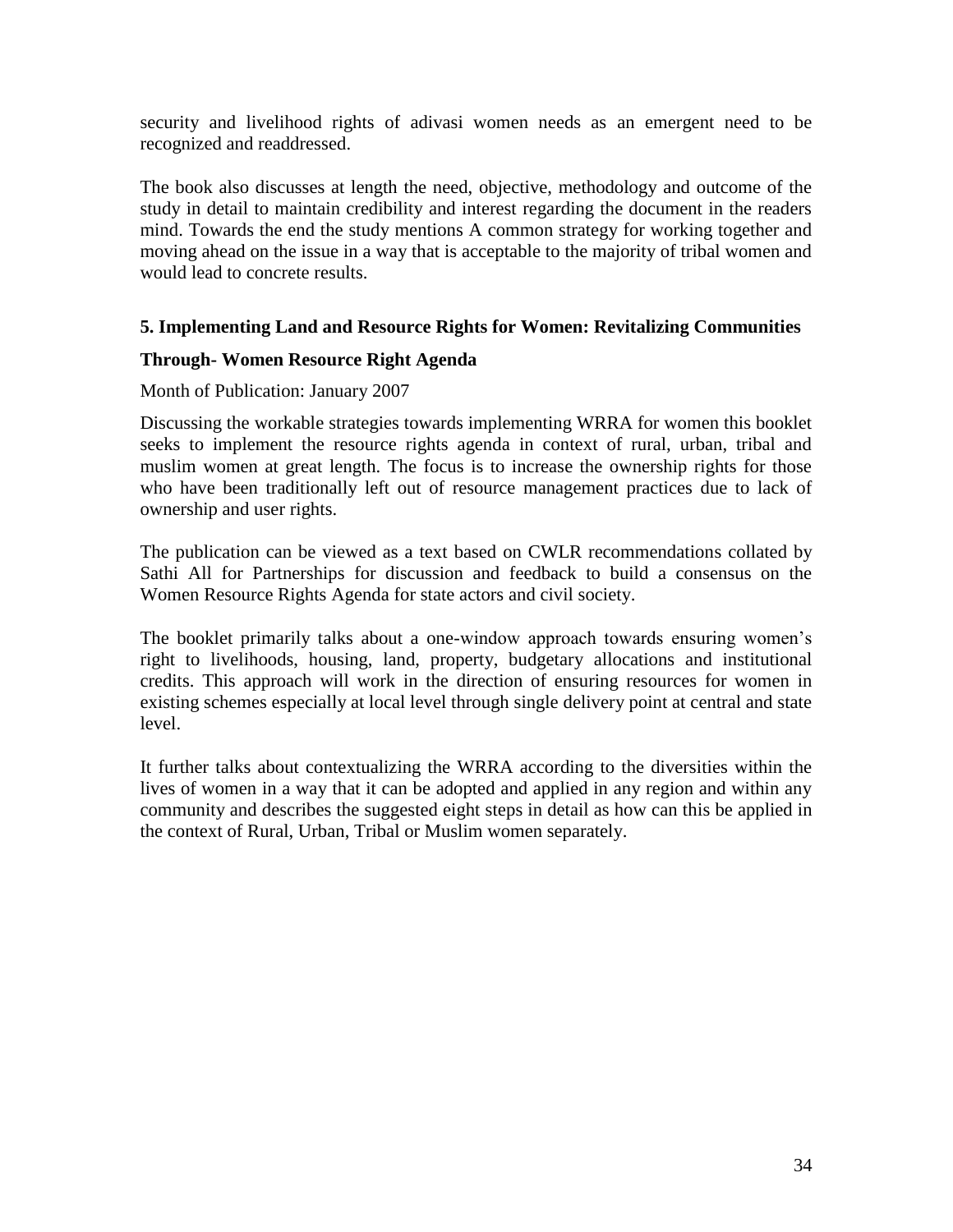## **Chapter 8 : Sathi Board**

# **Ms Susan Koshy**

*President* 

A trained health economist with practical experience for over fifteen years in project and programme management (with currant focus on program development and management) and research in the sectors of health, education, natural resource management, rural livelihood water supply and environmental sanitation. She has a Master's and a M.Phil degree in Economics from University of Madras.

Her key employment area consist of assignments with organizations like AusAID, Save the Children, World Bank, VHAI, CMC etc. Presently she is working as Programme Manager, Indo German Health Project in GTZ.

#### **Ravi Karkara** *Executive Member*

Over 12 years of development work experience in management, advocacy, facilitation and coordination at Local, National, Regional (South & Central Asia) and Global levels on Child Rights, Child Rights Programming (CRP), Girls and Boys Participation and Protection, Gender Mainstreaming including work on Non-discrimination and Masculinities, Women's Rights and Empowerment. Work has been with UNICEF, Save the Children and other NGOs, Corporate and Government Organizations. Experience ranges from working with grassroots workers, programmers, managers and policy makers.

Presently Mr Karkara works as Regional Programme Manager - South & Central Asia for Save the Children Sweden (SCS),He is responsible for developing and managing Save the Children Sweden's Regional Programme for South and Central Asia including developing a regional programme strategy and setting up of an office with national and international staff with guidance from Regional Representative.

## **Shivani Bhardwaj**

## *Executive Member and Programme Director*

Having a professional degree in Social work and Human Resource Management, Ms. Bhardwaj has over twenty years of experience in management and program support, program development, lobby and advocacy. Her work experience includes working with organizations like Indo German Social Service Society, Save the Children, HIC and Women's Coalition for Peace and Development. Ms.Bhardwaj is also the board of Habitat International Coalition with a mandate to strengthen its women and shelter network- HIC-WAS. She is the Vice President of Nirmana and founder members of three other organizations. She is devoting her full time to Sathi as a Program Director looking after its programme management and institution building mechanism.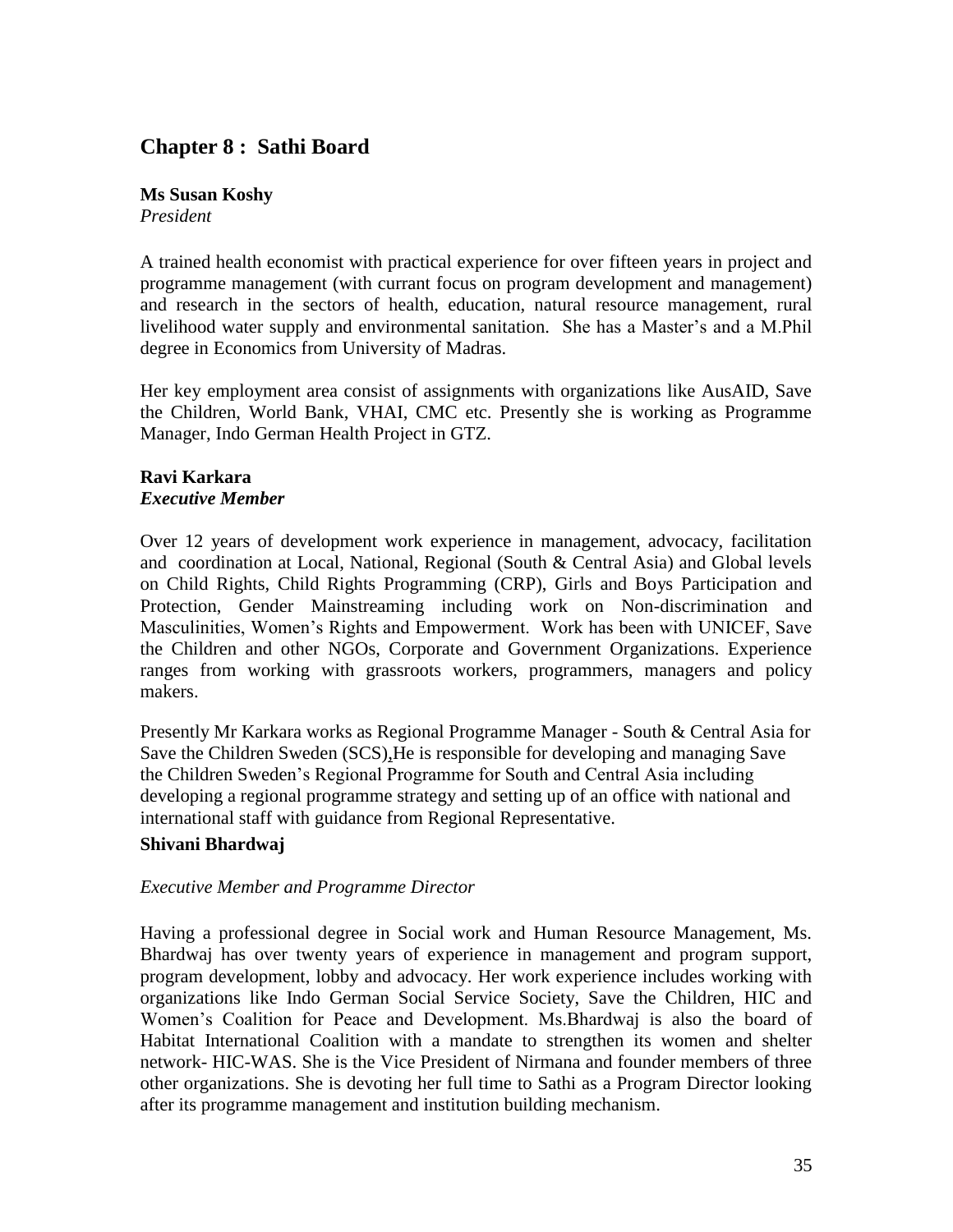## **Chapter 9**

## **Sathi Team**

Sathi has a competent staff of individuals who are committed towards building long term partnership for the cause of the marginalized people. Their individual professional skill and area of expertise together help integrating the process and inputs at all levels together in form of a well developed programme.

The Sathi team is skilled at creating, acquiring and transferring knowledge to reflect new knowledge and insights. We follow the core values on integrity, honesty and accountability in all aspects from fund raising to programming and delivery of work.

Teamwork is the foundation stone of our work culture which facilitates integration of skills, learning's and responsibility sharing. The organization believes in practicing teamwork that goes beyond the realms of work - teamwork that extends to even the promotion of bonding in society, building partnerships, inculcating a feeling of collective responsibility and spirit of working hand in hand to address the issues of destitute.

#### **Sathi team members**

## **Ms Deepika Nair**

*Executive Member and Executive Director*

With a Master's degree in Sociology from Delhi School of economics, Ms.Nair has has worked on Research and monitoring of development projects related to child rights, health and education issues for the past 25 years.

She has undertaken assignments with organizations like UNICEF, Save the Children, Institute of Marketing and Research, Vikalp, Tata Administrative services and India Social Institute.

With experience in strategic impact analysis, programme design and management she has worked directly with communities including children and young people; technical people and at policy levels. Her contributions include building elations with concerned allies, institutions and government especially in ECD, education, natural disasters/disability and in bridging relations and common agenda setting between strategic actors.

Presently she is taking independent assignments on issues like mental health and child rights and helping Sathi in developing DMI as a thematic area.

Her competence and never die spirits helps in keeping the team well bonded and intact against all odds and reenergize to start afresh with new approach. Ms.Nair is presently involved in developing the DMI programme for Sathi which aims at redefining care and rehabilitation strategies and initiatives.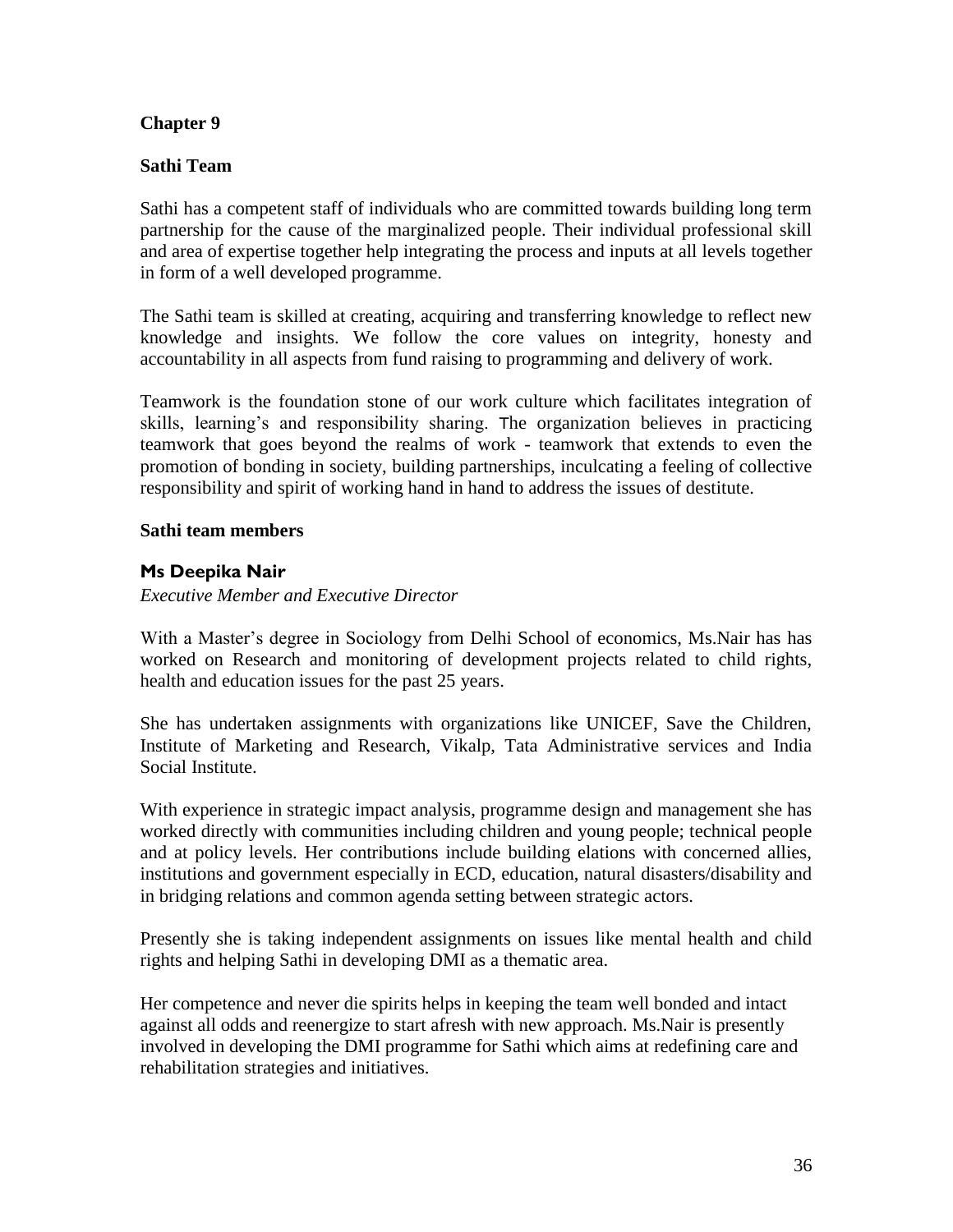#### **Ms. Tanushree Saxena:**

*Programme Associate*

With five years experience in the development sector and a Post Graduate degree in management, Ms.Saxena has contributed to the development of two thematic areas at National Level. Within a short period of six months she has coordinated National level events like sessions at India Social Forum, Tribal workshop and local level meetings like that in Munsiyari, Uttaranchal.

Having an expertise in working with the government machinery she has contributed significantly in developing state level proposals and building linkages with different ministries. Ms.Saxena's PR and liasioning skill has always been an asset for Sathi. She has also contributed in the content management of organizations web site and added value to the publications of the network.

#### **Ms.Samreen Usmani:**

*Programme Associate:* 

With specialization in Development Communication and a Master's degree in Mass Communications, Ms.Usmani has been playing a significant role in understanding the communication needs of the organization and delivering accordingly. She has been active in maintaining the link with the members of the network and updating them with the process and activities of CWLR.

Her core contributions to Sathi includes that of developing two thematic areas and coordinating a state network independently, managing the content of the two websites, documenting and designing reports, drafting proposals, coordinating events at local, national and international level and maintaining communication link within CWLR.

#### **Ms. Geeta Govil:**

*IT Support (Content Development)*

With professional qualification in IT management, Ms. Govil has contributed in developing and managing the content of the Sathi and CWLR website to a great extent. Her orientation to the social issues especially in context of gender dynamics has resulted in form of some reasonably good web publishing material and presentations which has helped to project the issues and process in a much clearer and interesting manner.

Besides taking care of the website she also manages the membership of CWLR. Her communications and PR skill has not only helped in extending the membership base but also maintaining communication link with the existing members.